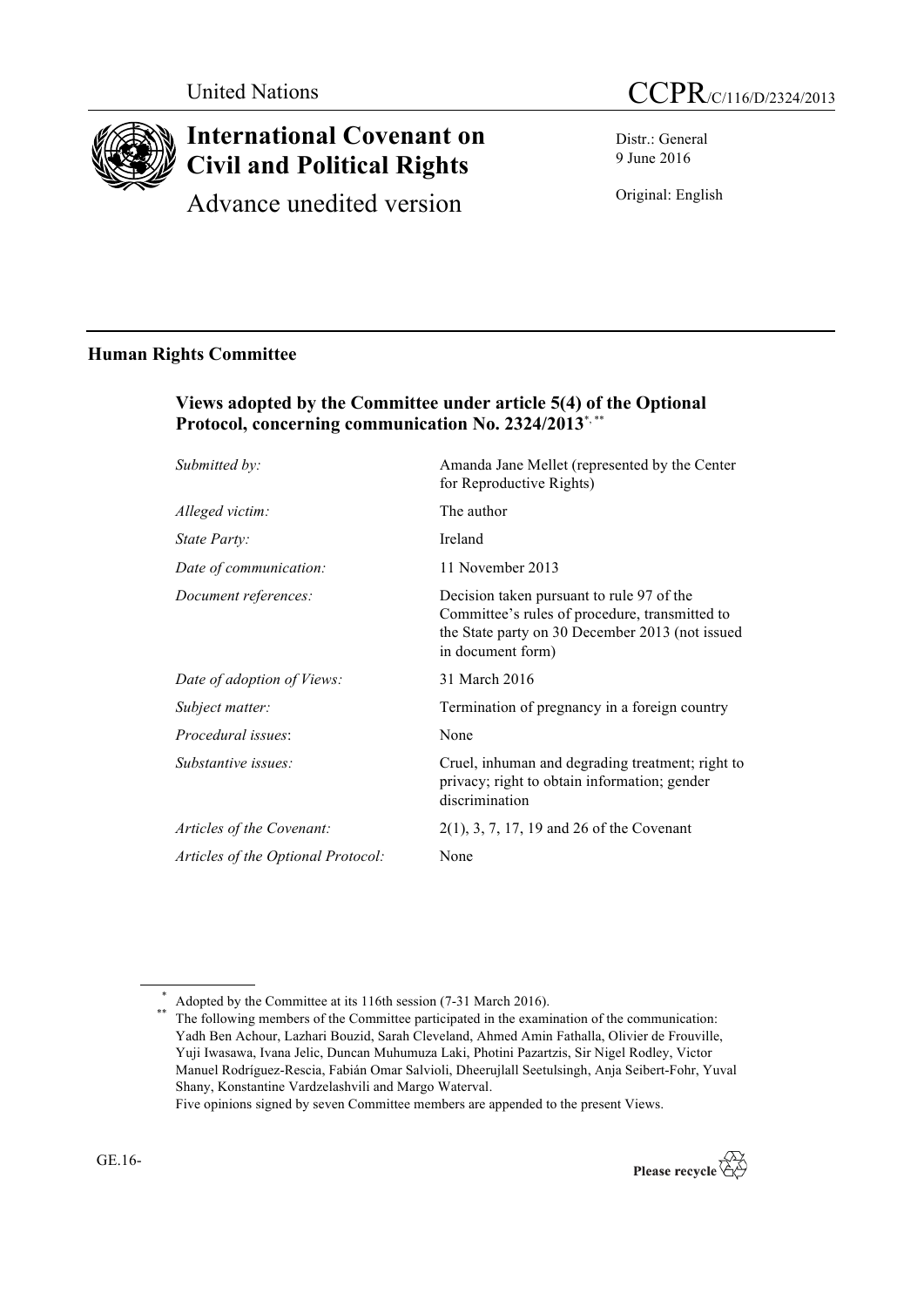1. The author of the communication is Amanda Jane Mellet, an Irish citizen born on 28 March 1974. She claims to be a victim of violations by Ireland of her rights under articles 2(1), 3, 7, 17, 19 and 26 of the Covenant. The Optional Protocol entered into force for Ireland on 8 March 1990. The author is represented by counsel.

#### **The facts as presented by the author**

2.1 The author lives in Dublin with her husband. They have no children. She became pregnant in 2011. On 11 and 14 November 2011, in her  $21<sup>st</sup>$  week of pregnancy, she received scans at the Rotunda public hospital in Dublin. She was informed that her foetus had congenital heart defects, but that even if the impairment proved fatal she could not have a termination of her pregnancy in Ireland. The doctor at the hospital stated: "terminations are not available in this jurisdiction. Some people in your situation may choose to travel". The doctor did not explain what "travel" involved, but only that it had to be overseas. She did not recommend a suitable abortion provider in the UK.

2.2 On 17 November 2011, after further examination at the same hospital the author was informed that the foetus had trisomy 18 and would die in utero or shortly after birth. The midwife indicated to her that she could carry to term knowing that the foetus would most likely die inside of her, or she could "travel". The midwife did not explain what "travelling" would entail and did not give her any further information, but advised her to contact an Irish family planning organization for information and counselling. The author was not referred by the hospital to a provider abroad that could terminate her pregnancy, since health providers in Ireland are not permitted to make appointments for pregnancy terminations overseas for their patients. On 18 November the author informed the hospital of her decision to travel abroad for a termination and made an appointment with a family planning organization. This organization provided her with information about the procedure and gave her contact information of the Liverpool Women's Hospital. They also faxed her medical records to this hospital, which later contacted the author directly and gave her an appointment for about ten days later.

2.3 Ireland's laws permit qualified medical professionals to provide aftercare when a woman has miscarried. Before travelling to Liverpool, the author therefore returned to the Irish hospital and visited her general practitioner (GP). The purpose was to obtain scans that would determine if the foetus had died, in which case her care would continue at the Irish hospital. After detecting a heartbeat, her GP tried to dissuade her from seeking an abortion abroad and insisted that even if she were to continue her pregnancy, "your child might not suffer". The author indicates that her main reason to seek abortion was to spare her child suffering.

2.4 On 28 November 2011, she flew with her husband to Liverpool and the following day she received medication at the Women's Hospital to begin the process of terminating her pregnancy. On 1 December she received further medication to induce labor. She was in labor for 36 hours and on 2 December she delivered a stillborn baby girl. Still feeling weak and bleeding, she had to travel back to Dublin, only 12 hours after the delivery, as they could not afford staying longer in the UK.<sup>1</sup> There is no financial assistance from the state or from private health insurers for women who terminate pregnancies abroad.

2.5 After her return to Dublin, the author did not receive any aftercare at the Rotunda Hospital. She felt that she needed bereavement counselling to cope with the loss of her pregnancy and the trauma of travelling abroad for pregnancy termination. While the

<sup>1</sup> The author says that they spent 3,000 EUR in total, including the 2,000 EUR fee they paid for the procedure in the UK.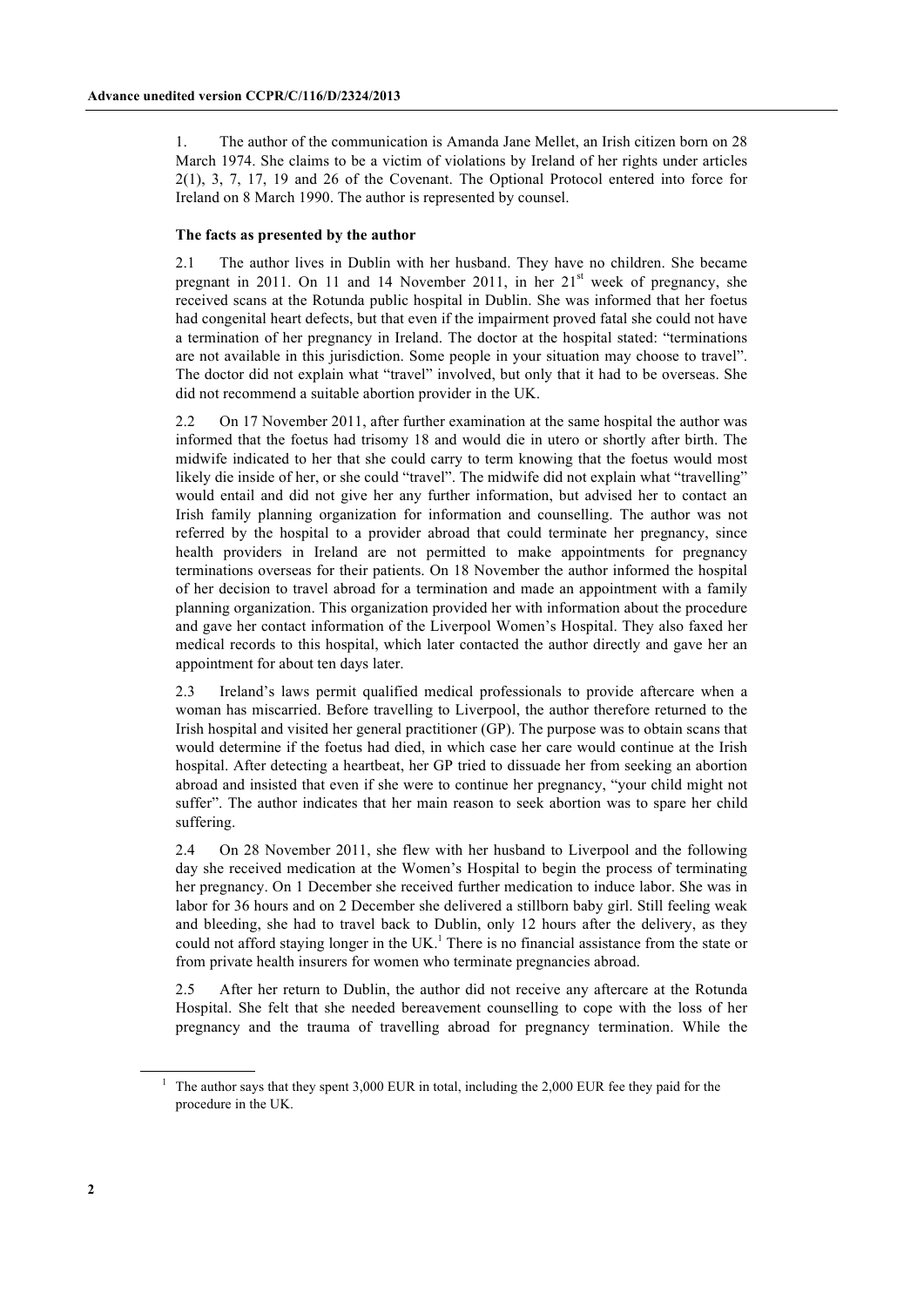hospital offers such counselling to couples who have suffered a spontaneous stillbirth, this service does not extend to those who choose to terminate the pregnancy as a result of fatal foetal impairments. Eventually she received post-abortion counselling at the family planning organization but not bereavement counselling. She still suffers from complicated grief and unresolved trauma, and says she would have been able to better accept her loss if she had not had to endure the pain and shame of travelling abroad.<sup>2</sup>

#### **The complaint**

#### *Claims under article 7*

3.1 Ireland's abortion law subjected the author to cruel, inhuman and degrading treatment and encroached on her dignity and physical and mental integrity by: 1) Denying her the reproductive health care and bereavement support she needed; 2) forcing her to continue carrying a dying foetus; 3) compelling her to terminate her pregnancy abroad; and 4) subjecting her to intense stigma.

3.2 Once the author expressed her decision to terminate her pregnancy, the health personnel refused to provide her with the health care and support she needed. The expectation of care that she had formed as a patient of the Rotunda Hospital, her extreme vulnerability upon learning that her baby would die, and the prospect of then having to terminate a beloved pregnancy abroad with no support from the Irish health care system all illustrate that her mental anguish at being denied abortion services in Ireland rose to the level of cruel, inhuman and degrading treatment. The hospital's failure to offer her bereavement counselling, before and after the termination, hampered her ability to cope with her trauma. She was not offered acknowledgement or support to help her to adapt psychologically, grieve normally and rebuild her life. This failure was exacerbated by the fact that the hospital provides bereavement services to women who face fatal foetal impairments but choose to carry to term. The hospital thus makes a distinction and treats women who travel for termination as less deserving of support.

3.3 For the next 21 days, after learning that her foetus was dying, the author was tormented by the question of whether her foetus had died within her, and the fear that she would go into labor and give birth only to subject her child to suffering and watch it die. This added level of anxiety would have been spared had she had timely access to abortion services. The travel abroad was also a significant source of added anxiety and exposed her to obstacles which impinged on her physical and mental integrity and dignity. She had to make preparations for the travel; was deprived of the support of her family; had to stay in a foreign and uncomfortable environment while in Liverpool; and had to spend a sum of money which was difficult for her to raise. While waiting at the airport to fly home, only 12 hours following the termination, she was bleeding, weak and light-headed. The hospital in Liverpool did not offer any options regarding the baby's remains, and the author was compelled to leave them behind. She received the ashes, unexpectedly, three weeks later by

<sup>&</sup>lt;sup>2</sup> The author submits a Declaration by Joan Lalor, Associate Professor of Midwifery in Trinity College Dublin in which she concludes "that the current legal situation regarding the prohibition of termination of pregnancy for women with a diagnosis of fetal abnormality has led to intense suffering in Amanda's case and has severely impacted her ability to process her complicated grief. This situation will continue to cause additional unnecessary trauma leading to complicated grief for women in Ireland which is not experienced by women domiciled in countries where termination of pregnancy is legal". A Medico-legal report by Dr. Patel, Clinical Psychologist, was also submitted indicating the psychological difficulties suffered by the author as a result of the traumas surrounding the end of her pregnancy.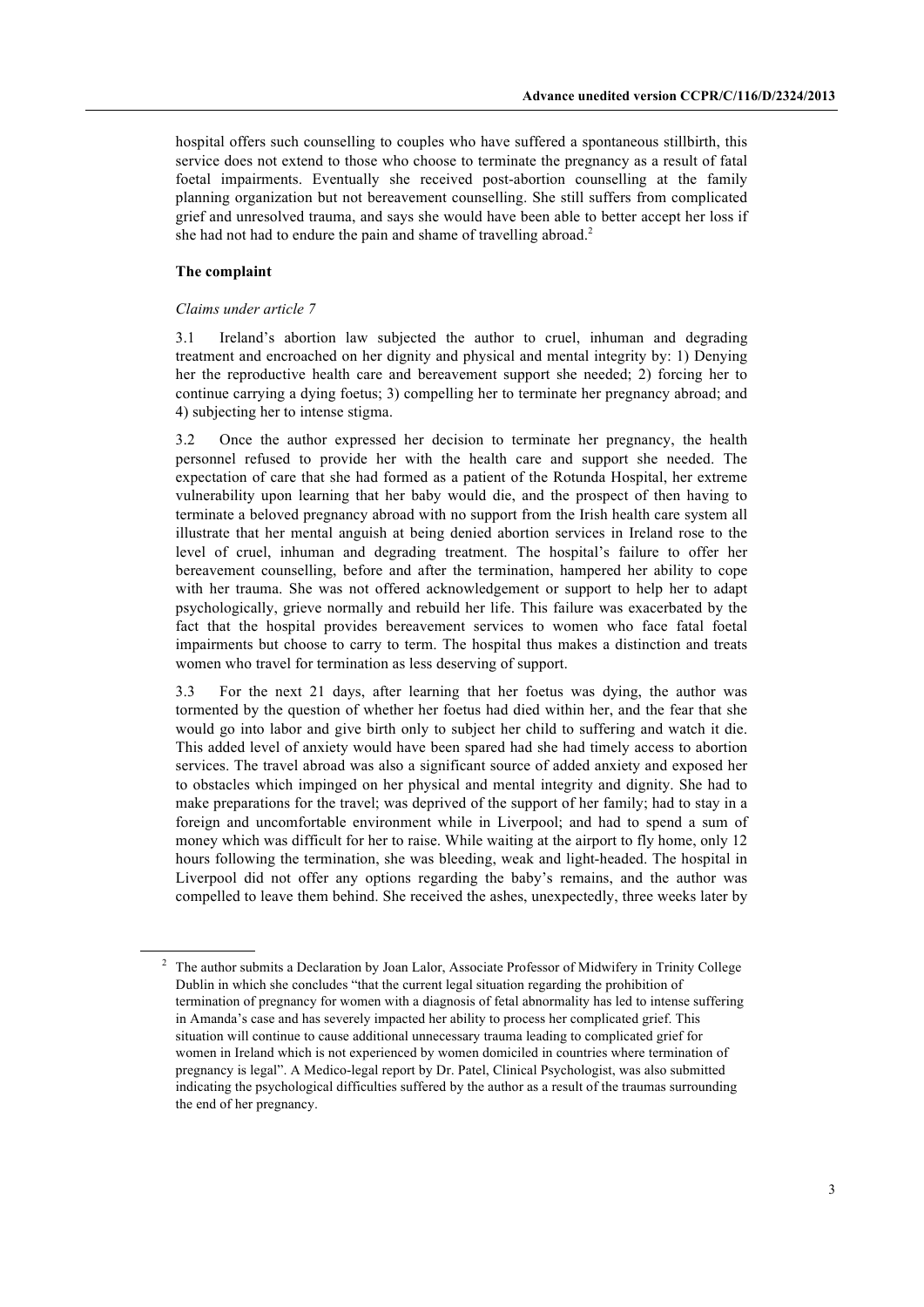courier, which deeply upset her. The travel abroad also interfered with her ability to mourn her loss.

3.4 Ireland's criminalization of the abortion services that she needed overwhelmed the author with shame and stigmatized her actions and person, which served as a separate source of severe emotional pain.

#### *Claims under article 17*

3.5 The author had to choose between, on one hand, letting the state make the deeply intimate reproductive decision for her to continue with a non-viable pregnancy under conditions of unimaginable suffering and, on the other hand, having to travel abroad for a termination. Neither of these options had the potential to preserve her reproductive autonomy and mental well-being. By denying the author the only option that would have respected her physical and psychological integrity (allowing her to terminate her pregnancy in Ireland), the State interfered arbitrarily in her decision-making. Being abroad, she found herself in an unfamiliar setting and craved the privacy of her own home and the support of her family and friends. The abortion ban thus infringed upon her decision-making in regard to how and where she would best cope with the traumatic circumstances she faced.

3.6 The protection of the "right to life of the unborn", per the Irish Constitution, can be seen as a moral issue. Defining the moral interest in protecting foetal life as superior to the author's right to mental stability, psychological integrity and reproductive autonomy, goes against the principle of proportionality and, as such, constitutes a violation of the author's right to privacy under article 17.

3.7 The interference with the author's rights was prescribed by law, since abortion is only legal if the woman's life is in danger. However, the interference was arbitrary. The aim sought by the Irish law (protection of the foetus) was not appropriate or relevant in her situation, and the interference with her right to privacy was therefore disproportionate. Even if the Committee would accept that the protection of the foetus can serve as a justification for interfering with a woman's right to privacy in certain situations, in the author's case this cannot apply. Limiting her right to privacy by denying her the right to terminate a pregnancy that would never result in a viable child cannot be considered a reasonable or proportionate measure to achieve the aim of protecting the foetus.

#### *Claims under article 19*

3.8 The right to freedom of information encompasses information concerning health issues, including critical information for making informed choices about one's sexual and reproductive health. In this respect, the author's right to access information was violated.

3.9 Ireland's Regulation of Information (Services Outside the State for Termination of Pregnancies) Act, 1995 ("Abortion Information Act") sets forth the circumstances in which information, advice and counselling about abortion services that are legal in another state can be made available in Ireland. It pertains in particular to information that is likely to be required by women who consider traveling abroad for an abortion and regulates the conduct of providers of such information, such as counsellors and health providers. It indicates that the provision of information, advice or counselling about abortion services overseas is not lawful unless, among other factors, the information, advice or counselling is truthful and objective, fully informs the woman of all courses of action open to her and does not advocate or promote the termination of pregnancy. The Act prohibits the distribution of written information to the public without solicitation by the recipient, and has been interpreted to require that a woman specifically request information, advice or counselling about termination of pregnancy before she can receive it. Under section 10, a person who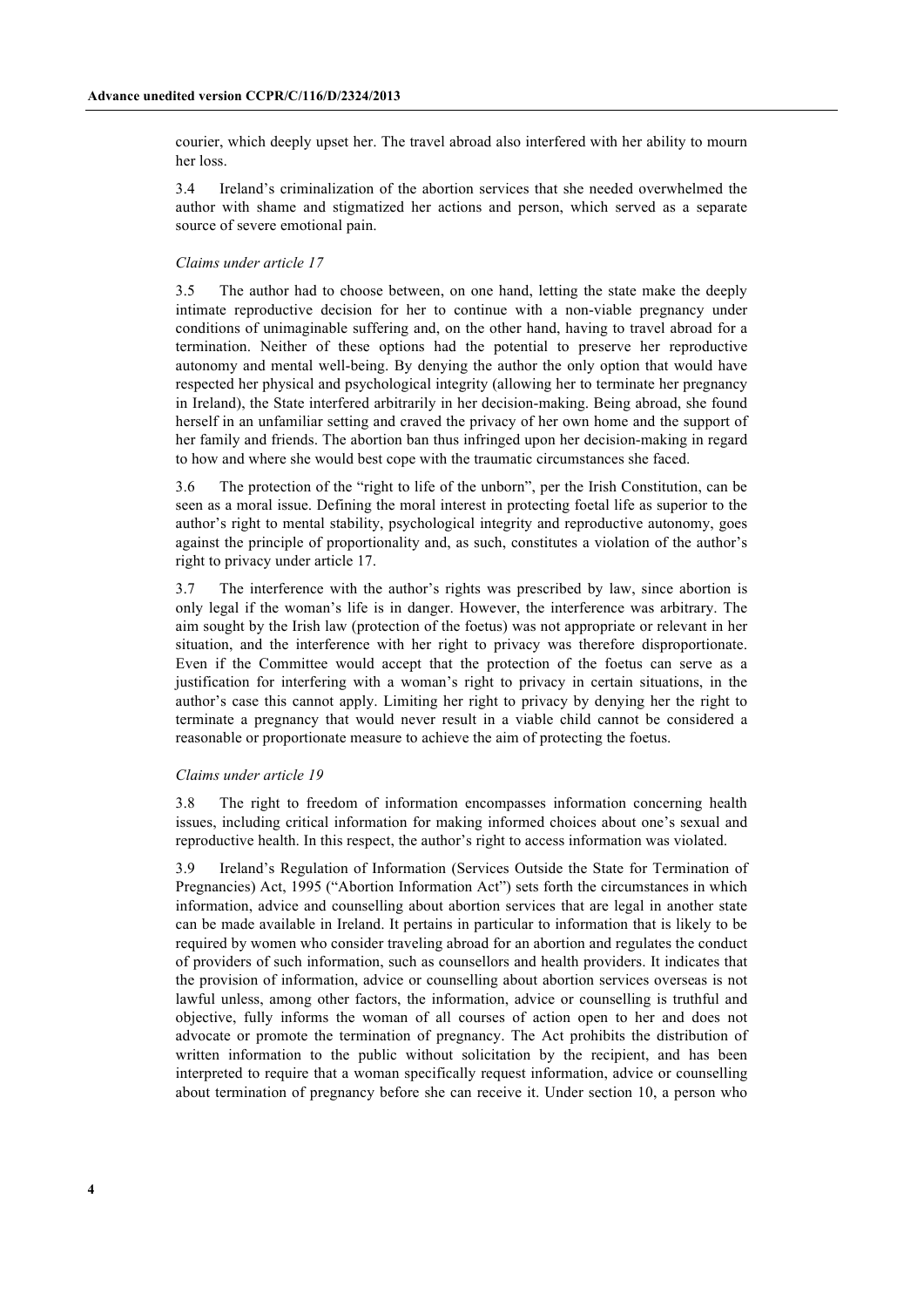contravenes the relevant provisions of the Act shall be guilty of an offence and liable to a fine.

3.10 The Act does not prohibit health care providers from imparting information about abortion, including likely benefits and potential adverse effects and alternatives; the limited circumstances in which abortion is legal in Ireland; and information about legal abortion services abroad. Consequently, the author should have received such information. However, in practice, the existence of the Act effectively censored her health care providers from imparting even legal information, thereby exacerbating her mental distress and violating her right to information. While the Act prohibits health care providers from advocating or promoting the termination of pregnancy it lacks any definition of such conduct. This failure has a chilling effect on health care providers, who experience difficulty in distinguishing "supporting" a woman who has decided to terminate a pregnancy from "advocating" or "promoting" abortion.<sup>3</sup>

3.11 The author indicates that after receiving the information that her baby might not live the doctor "only stated when we asked what would happen if the condition was fatal … 'terminations are not available in this jurisdiction. Some people in your situation may choose to travel'". Some days later, upon receiving the amniocentesis results, the midwife confirmed that the foetus would die in utero or shortly after birth and provided the author with two options: she could continue with the pregnancy or she could "travel". Rather than providing the author with accurate, evidence-based information about abortion, the midwife avoided even accurately naming the abortion procedure, using the euphemism "travel" instead. She refused to discuss this option in any way, failing to provide the author with information about legal abortion services abroad. Instead, the midwife referred the author to a family planning organization. Thus, in the absence of clear guidelines in the Act about permissible or impermissible speech, the health care providers with whom the author interacted were hindered from imparting information to her about the medical aspects of abortion, its legal availability in Ireland and legal abortion services abroad.

3.12 The State's interference with the author's access to information is not a permissible limitation on her right to information under article 19 on the ground of protection of morals. The State's understanding of public morals, as enshrined in the Abortion Information Act and as clear from its application, effectively led to the denial of critical information to the author, was discriminatory and cannot withstand scrutiny under article 19 of the Covenant. Furthermore, the state's refusal to provide the author with information was irrelevant to the aim of protecting the "unborn", as the "unborn" in this case had no prospect of life.

3.13 The restrictions on the author's right to information were disproportionate because of their detrimental impact on her health and well-being. They caused her to feel extremely

The author provided a report of the IFPA, a non-governmental organisation that provides sexual and reproductive health consultations in 11 centers nationwide. The report indicates that "health care professionals are acutely aware of the possible repercussions, including damage to their reputation and career prospects, of a complaint alleging negligence, malpractice or breach of the law or of the Irish Medical Council's Guide to Professional Conduct and Ethics (…). They are also aware of the stigma and opprobrium that attaches to abortion in much political and media discourse. Doctors working in small and, especially, rural communities may fear that publicity linking them with abortion in any way will affect their livelihood and reputation (…) and lead to personal harassment. Many health care professionals evade the potential or perceived repercussions of falling foul of the law by declining to discuss abortion or to provide information to their patients. (…) In the absence of binding guidelines, protocols and processes of accountability  $(...)$  the attitudes of health care professionals are influenced by a complex set of factors. These include the personal values and beliefs of health care practitioners, their training, their understanding of the law, their level of knowledge about abortion and the ethos and culture of the institutions in which they train and work."]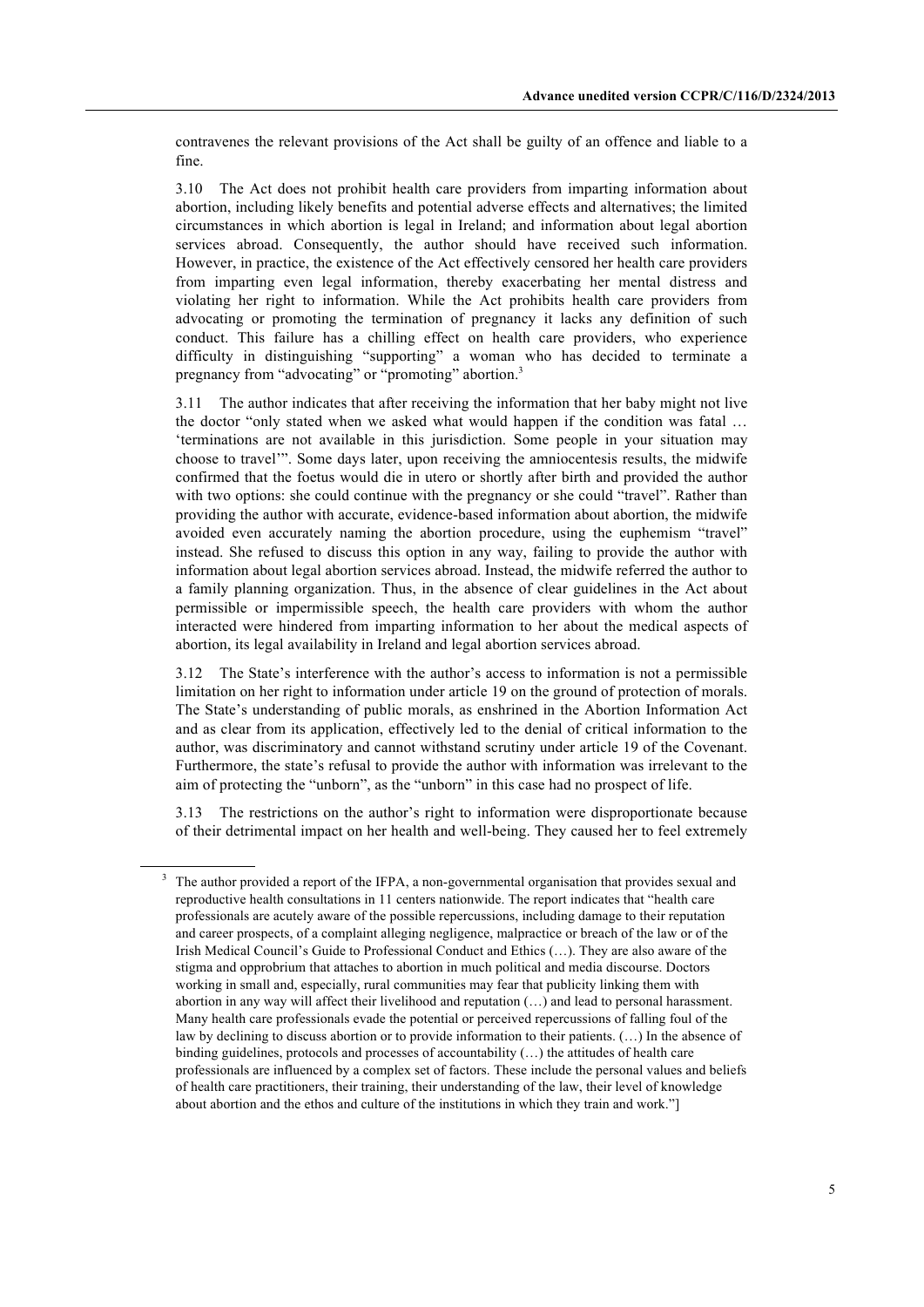vulnerable, stigmatized and abandoned by the Irish health system, at a time when she most needed support.

3.14 Moreover, the Act's prohibition on publicly imparting information about abortion unless specifically requested was a disproportionate restriction on the author's right to access sexual and reproductive health information. She did not ask for written information about legal termination services abroad because she did not know what to ask. For instance, she did not know that the 24-week limit on legal abortion in the UK does not apply to pregnancies with fatal anomalies, and feared that she would be denied care even if she ventured abroad and would be forced to continue the pregnancy, continuously tormented by the question of whether the foetus had died inside of her. She failed to receive key information about the types of termination and the most appropriate service for her, given her advanced gestation. This process would not be acceptable or deemed to be good practice in other health systems.

#### *Claims under articles 2(1), 3 and 26*

3.15 Laws criminalizing abortion violate the rights to non-discrimination and equal enjoyment of other rights on the grounds of sex and gender. The rights to equality and nondiscrimination compel states to ensure that health services accommodate the fundamental biological differences between men and women in reproduction. Such laws are discriminatory also because they deny women moral agency that is closely related to their reproductive autonomy. There are no similar restrictions on health services that only men need.

3.16 Criminalization of abortion on the grounds of fatal foetal impairment disproportionately affected the author because she was a woman who needed this medical procedure in order to preserve her dignity, physical and psychological integrity, and autonomy, in breach of articles 2(1), 3 and 26. The Irish abortion ban traumatizes and 'punishes' women who are in need of terminating their non-viable pregnancies. Male patients in Ireland are not subjected to such vulnerabilities as the author when seeking necessary medical care.

3.17 The author felt judged by her providers. Her general practitioner told her that even if she continued the pregnancy her child "might not suffer," thus showing disrespect for her decision and autonomy and relegating her health needs to the provider's own personal beliefs about the paramount importance of the foetus's suffering. There are no situations in which men in Ireland are similarly expected to put their health needs and moral agency aside in relation to their reproductive functions.

3.18 The author's rights to equality and non-discrimination in the enjoyment of her rights under articles 7, 17 and 19, and her rights to be protected against discrimination under article 26 of the Covenant have been violated by the State's failure to provide her with information. The violation of her right to access sexual and reproductive health information was inflicted because she was a woman in need of terminating her pregnancy. Male patients in Ireland are not similarly denied critical health information and are not pushed out and abandoned by the health care system when requiring such information.

3.19 Ireland's criminalization of abortion reduced the author to her reproductive capacity by prioritizing the protection of the "unborn" over her health needs and decision to terminate her pregnancy. She was subjected to a gender-based stereotype that women should continue their pregnancies regardless of the circumstances, their needs and wishes, because their primary role is to be mothers and self-sacrificing caregivers. Stereotyping her as a reproductive instrument subjected her to discrimination, infringing her right to gender equality. Under the Irish health care system, women who terminate non-viable pregnancies are considered to not deserve or need counselling, whereas women whose foetuses die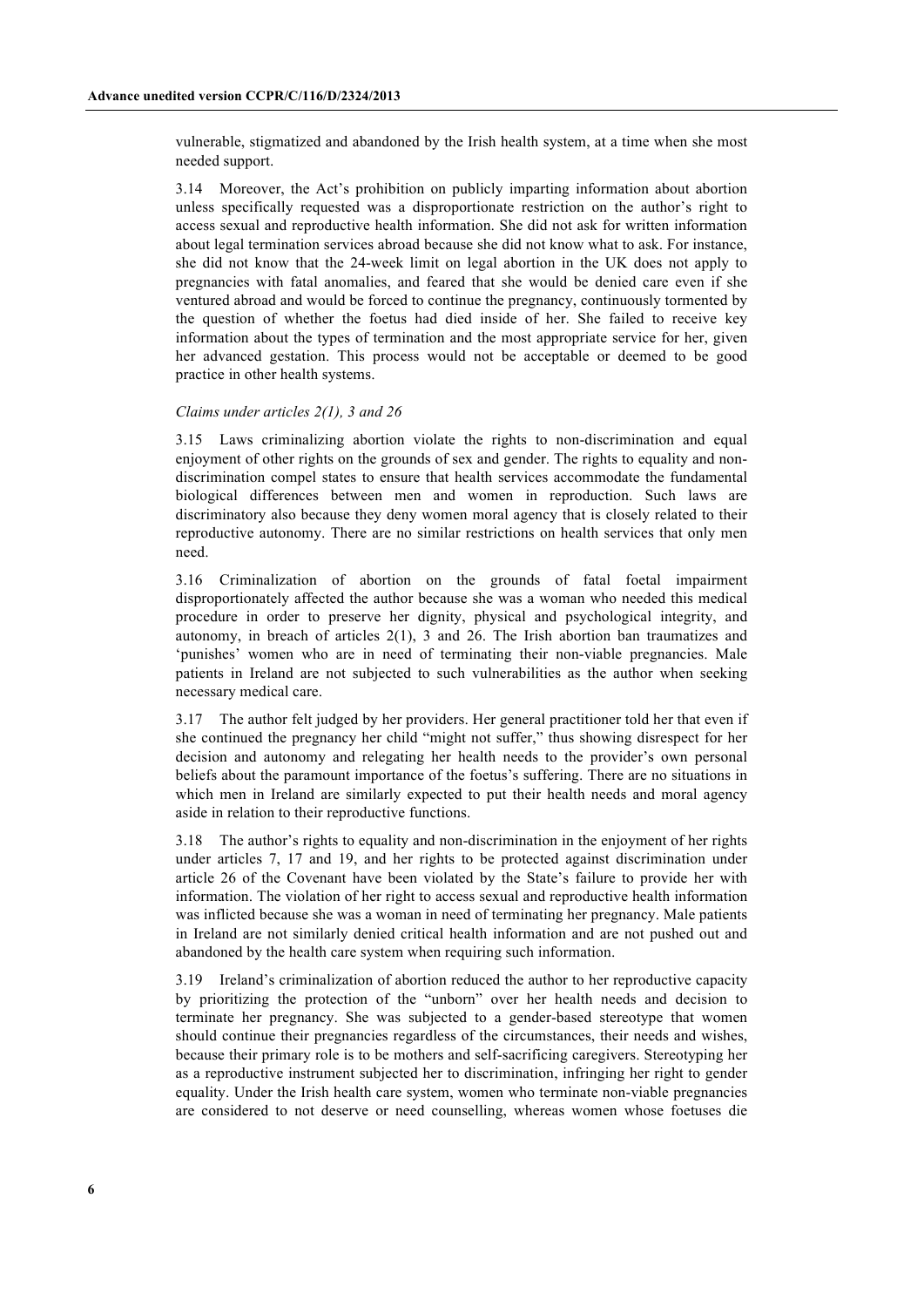naturally do. This treatment illustrates that there is a stereotypical idea of what a woman should do when her pregnancy is non-viable, i.e. let nature run its course regardless of the suffering involved for her.

3.20 The violations to which the author was subjected should be understood in light of the structural and pervasive discrimination that characterizes the Irish abortion law and practice. The abortion regime discriminated both against the author as an individual woman and against women as a group. This regime fails to account for women's different reproductive health needs, thus reinforcing women's vulnerability and inferior social status. In conclusion, the author's rights to non-discrimination and to enjoy equally her rights to be free from cruel, inhuman and degrading treatment, to privacy, and to access information, guaranteed under articles 2(1) and 3 in conjunction with articles 7, 17 and 19 of the Covenant were violated, as was her right to equal protection under article 26.

#### *Exhaustion of domestic remedies*

3.21 The author would not have had any reasonable prospect of success had she petitioned an Irish court for a termination of her pregnancy. While Ireland has a functioning and independent judiciary and domestic remedies would have been available to her, they would have been neither effective nor adequate.

3.22 At the time of the facts and until 2013, Section 58 of the Offences Against the Person Act (1861 Act) criminalized abortion for both women and abortion providers, even in cases where it was necessary to save the woman's life, and subjected to life imprisonment any woman who tried to terminate her pregnancy and any doctor who tried to help her. Furthermore, article 40.3.3 of the Constitution, introduced in 1983, reads: "The State acknowledges the right to life of the unborn and, with due regard to the equal right to life of the mother, guarantees in its laws to respect, and, as far as practicable, by its laws to defend and vindicate that right". Section 22 of the Protection of Life during Pregnancy Act 2013, provides that "(1) It shall be an offence to intentionally destroy unborn human life; (2) A person who is guilty of an offence under this section shall be liable on indictment to a fine or imprisonment for a term not exceeding 14 years, or both."

3.23 In *Attorney General v. X and Others*, decided in 1992, the Supreme Court held that article 40.3.3 permits abortion only when "it is established as a matter of probability that there is a real and substantial risk to the life, as distinct from the health, of the mother, which can only be avoided by the termination of her pregnancy". In 2009, the Supreme Court further clarified the meaning of the constitutional protection of the "unborn". In *Roche v. Roche* the Court established that once an embryo has been implanted in the woman's womb its relevant attachment with the pregnant woman has been created and it enters a state of "unborn". This decision suggests that the constitutional protection of the "unborn" would extend to a foetus with a fatal anomaly as long as it is alive by being attached to the pregnant woman and having the potential to be born. This was the case for the author, who had received an implanted embryo and had thus entered the state of "unborn" that is explicitly protected by article 40.3.3.

3.24 As long as the author's foetus was alive she did not have a reasonable prospect of convincing the High Court, only a year after the decision in *Roche v. Roche*, that her foetus was not protected under article 40.3.3, as it clearly had "the potential to be born, the capacity to be born" and its life was attached to hers. The *Roche v. Roche* decision also confirmed that article 40.3.3 is concerned with the balance between the lives of the pregnant woman and the foetus and not with the health or wellbeing of the woman. Furthermore, during the debate on the Protection of Life During Pregnancy Act (2013), the legislature opposed the inclusion of fatal foetal impairment as a legal ground for abortion.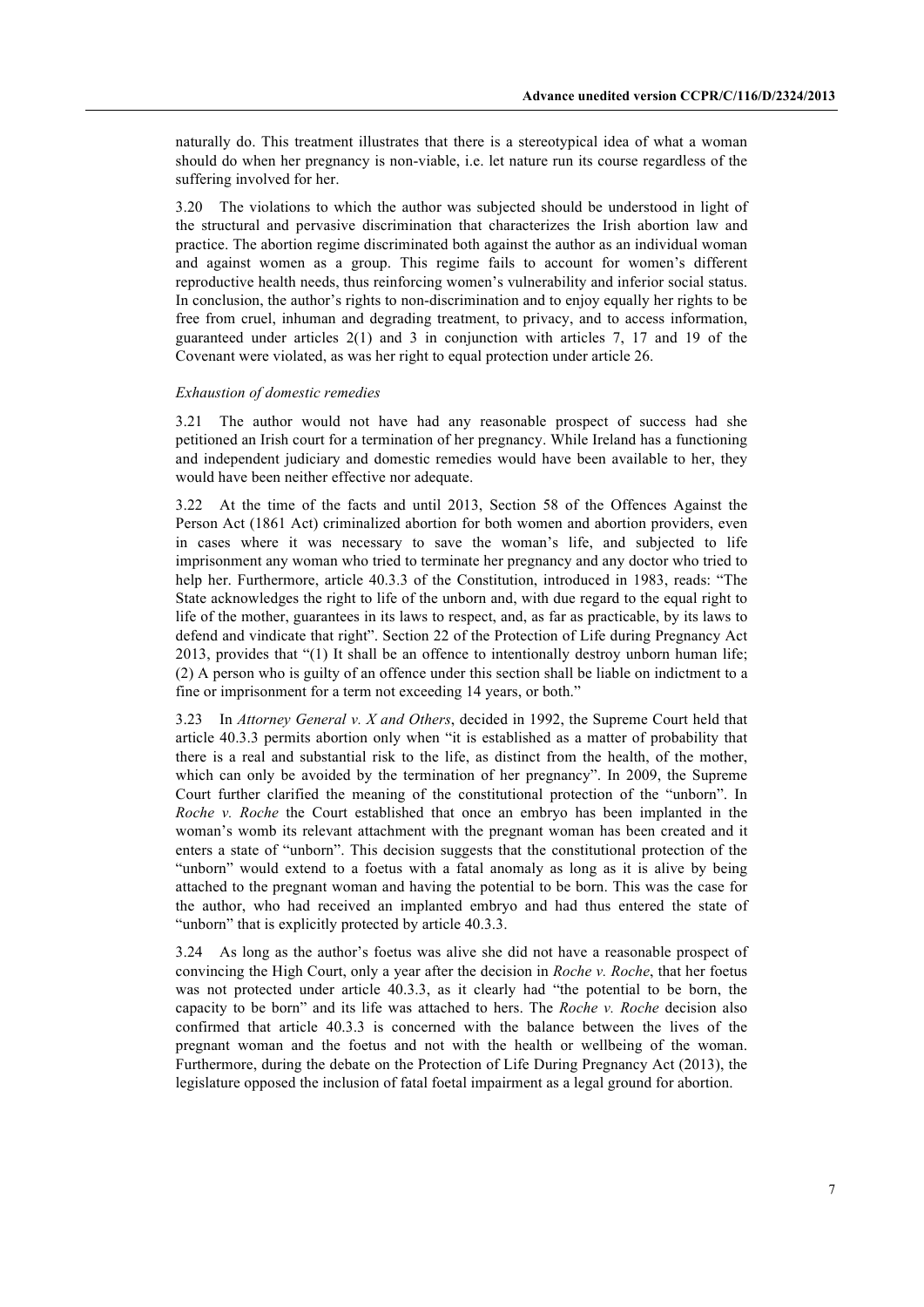3.25 Even in the improbable event that the Court would have found that the author's foetus did not constitute "unborn life" the Court would have been highly unlikely to conclude that the author thereby had a constitutional right to a termination of pregnancy. She would have had to invoke other constitutional provisions to claim such a right, most notably article 40.3, which protects unenumerated personal rights. However, such rights may also apply to, and be invoked on behalf of, the foetus. Furthermore, the author was 21 weeks pregnant when she learned that her foetus had a fatal condition. Even if the courts had prioritized her case, it is unlikely that they would have been able to render a decision as swiftly as required in the circumstances.

3.26 Regarding her right to information, the Supreme Court has affirmed that the regulation of the Abortion Information Act is constitutional and has thereby made it immune to future constitutional challenges. It follows that the author could not have had any reasonable prospect of challenging this Act.

3.27 A petition addressed to a court for a termination of her pregnancy would have been ineffective and inadequate. In the extremely unlikely event that a court found that she had a legal right to access abortion in Ireland, the author would have been unable to terminate her pregnancy there. In order to have an abortion the author would have had to obtain a mandamus order to compel the State to perform a legal duty of a public nature, which must be explicit and unambiguous. Furthermore, the courts would have been extremely reluctant to order the Executive to provide the author a termination of pregnancy, as this would be incompatible with the separation of powers doctrine. The available remedies would also have been inadequate in that they would have compounded the author's mental suffering by forcing her to undergo public litigation which would have exposed her to public hostility.

3.28 Finally, the author could have challenged the abortion ban by making an application under the European Convention on Human Rights Act. However, under this Act the author could only have sought a declaration of incompatibility and for an associated ex gratia award of damages. She would not have been able to seek a mandamus order ensuring her access to a termination, let alone in a timely manner.

3.29 No effective and adequate domestic remedies were available after the author terminated her pregnancy abroad. She would have had two hypothetical options for challenging the Irish abortion ban. First, she could have petitioned an Irish court to engage in an abstract review of the constitutionality of the ban. The court would most likely have declined to adjudicate her claim on the basis that it was moot since she no longer needed an abortion. Secondly, she could have complained under the Human Rights Act that the abortion violated her rights. As indicated above, this review could at most have resulted in a declaration of incompatibility and an ex gratia award of compensation, and would not be an effective or adequate remedy.

#### **State party's observations on admissibility and merits**

4.1 The State party submitted observations on 10 July 2014 and 21 July 2015. It indicated that it does not take issue with the admissibility of the author's complaint.

4.2 The State party asserts that article 40.3.3 of the Constitution represents the profound moral choices of the Irish people. Yet, at the same time, the Irish people have acknowledged the entitlement of citizens to travel to other jurisdictions for the purposes of obtaining terminations of pregnancy. The legislative framework guarantees the citizens' entitlement to information in relation to abortion services provided abroad. Thus, the constitutional and legislative framework reflects the nuanced and proportionate approach to the considered views of the Irish Electorate on the profound moral question of the extent to which the right to life of the foetus should be protected and balanced against the rights of the woman.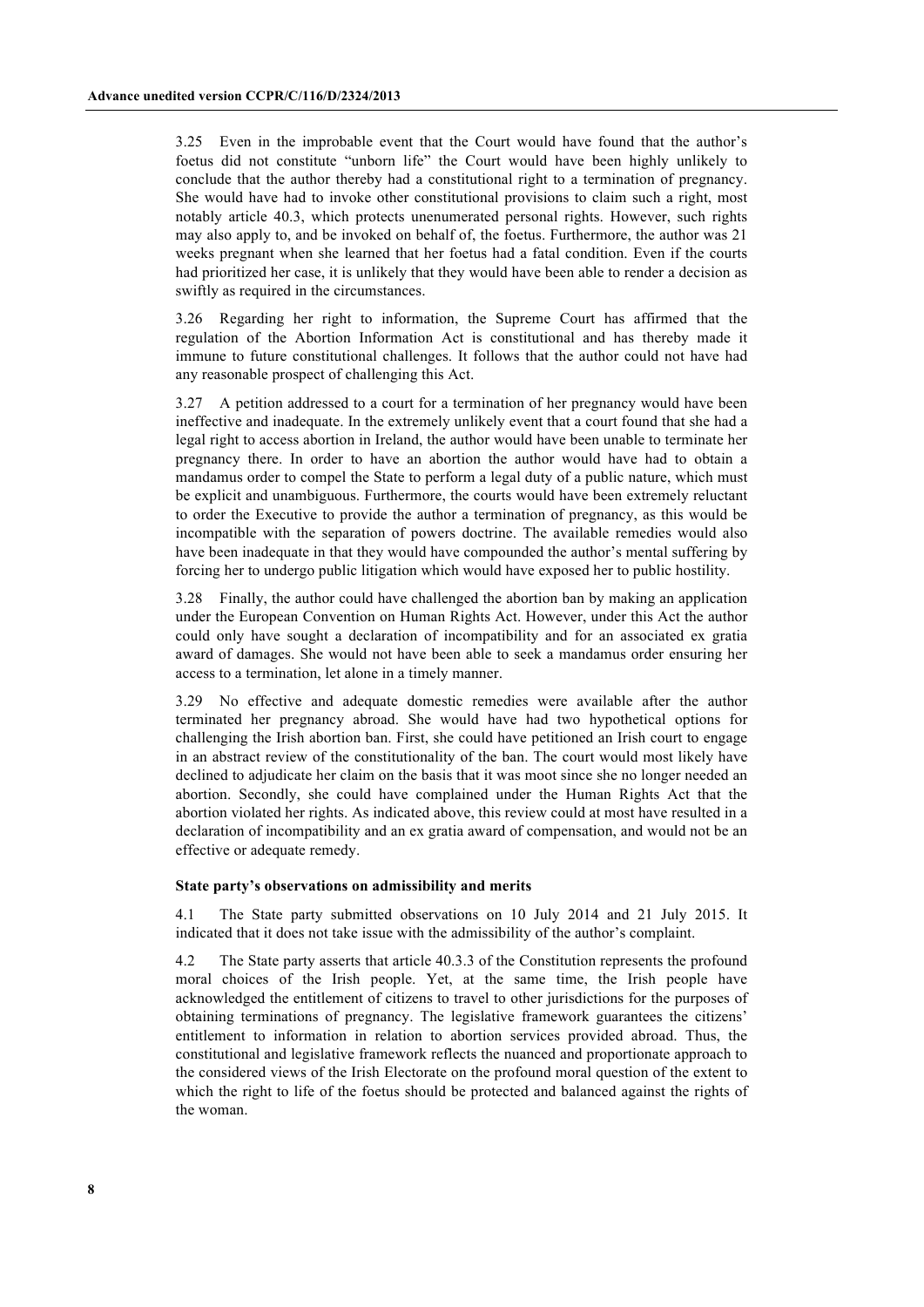4.3 The State party provided a detailed overview of the Irish legislative and regulatory framework in relation to abortion and termination of pregnancy. It also referred to the judgment of the European Court of Human Rights in the case *A, B and C v. Ireland*. 4 Having regard to the fact that Irish law permitted travel abroad for the purposes of abortion, and appropriate access to information and health care was provided, the European Court did not consider that the prohibition on abortion for reasons of health and/or wellbeing exceeded the margin of appreciation accorded to Member States. The Court struck a fair balance between the privacy rights of A and B and the rights invoked on behalf of the foetus, which were based upon profound moral views of the Irish people about the nature of life. The Court found that there had been a violation of the applicant's right to private and family life contrary to article 8 of the European Convention in the case of applicant C, in that there had been no accessible and effective procedure to enable her to establish whether she qualified for a lawful termination of pregnancy.

4.4 Following this judgment the Protection of Life During Pregnancy Act 2013 was adopted. The Act deals with situations, inter alia, where termination of the life of the foetus is permitted in cases of a threat to the life of the woman due to physical illness and in emergencies, as well as situations where there is a real and substantial risk of loss of the woman's life by way of suicide. It reaffirms an individual's right to travel to another state and the right to obtain and make available information relating to services lawfully available in another state. It makes it an offence to intentionally destroy unborn human life, which can attract a fine or imprisonment for a term not exceeding 14 years.

4.5 The Irish regime may reflect concerns of which account is taken by article 6 of the Covenant. This provision has the potential to afford the foetus a right to life, which is deserving of protection. It cannot be definitively concluded that no measure of protection in relation to the right to life is afforded to the foetus, as otherwise article 6(5) would lack sufficiency of meaning, reason and substance. Contrary to the author's opinion, no conclusion regarding the application of the Covenant to prenatal rights exists at this current time in circumstances where relevant and material facts and context have yet to present themselves for consideration by the Committee.

#### *Claims under article 7*

4.6 The author was not subjected to cruel, inhuman or degrading treatment. In *K.L. v. Peru*, <sup>5</sup> the specific actions of state agents were the direct causal action found to be arbitrary interferences with the rights of the author, which denied her access to a lawfully available therapeutic abortion. In the present case the author was not denied access to lawful abortion. She could not avail of such procedure and this was communicated to her clearly and properly by the relevant state agents. She was then appropriately referred to the family planning facility to exercise her existing legal options. Accordingly, and contrary to what occurred in *K.L. v. Peru*, there were no actions on the part of state agents that were or could be described as having been based on the personal prejudices of officials in the health system.<sup>6</sup> Thus, it cannot be stated that there was any arbitrary interference with any right of the author and which lead to or resulted in cruel, inhuman and degrading treatment.

4.7 If any finding were made in this case, in the absence of the actual actions of State agents, on the basis of evolved constitutional and legal principles, this would represent a

<sup>4</sup> Application No. 25579/05, 16 December 2010.

<sup>5</sup> Communication No. 1153/2003, *K.L. v. Peru*, Views adopted on 22 November 2005.

<sup>6</sup> According to the State party, the same argument applies with respect to the Views of CEDAW in communication No. 22/2009, *L.C. v. Peru*, adopted on 17 October 2011 and the Human Rights Committee in communication No. 1608/2007, *LMR v. Argentina*, Views adopted on 29 March 2011.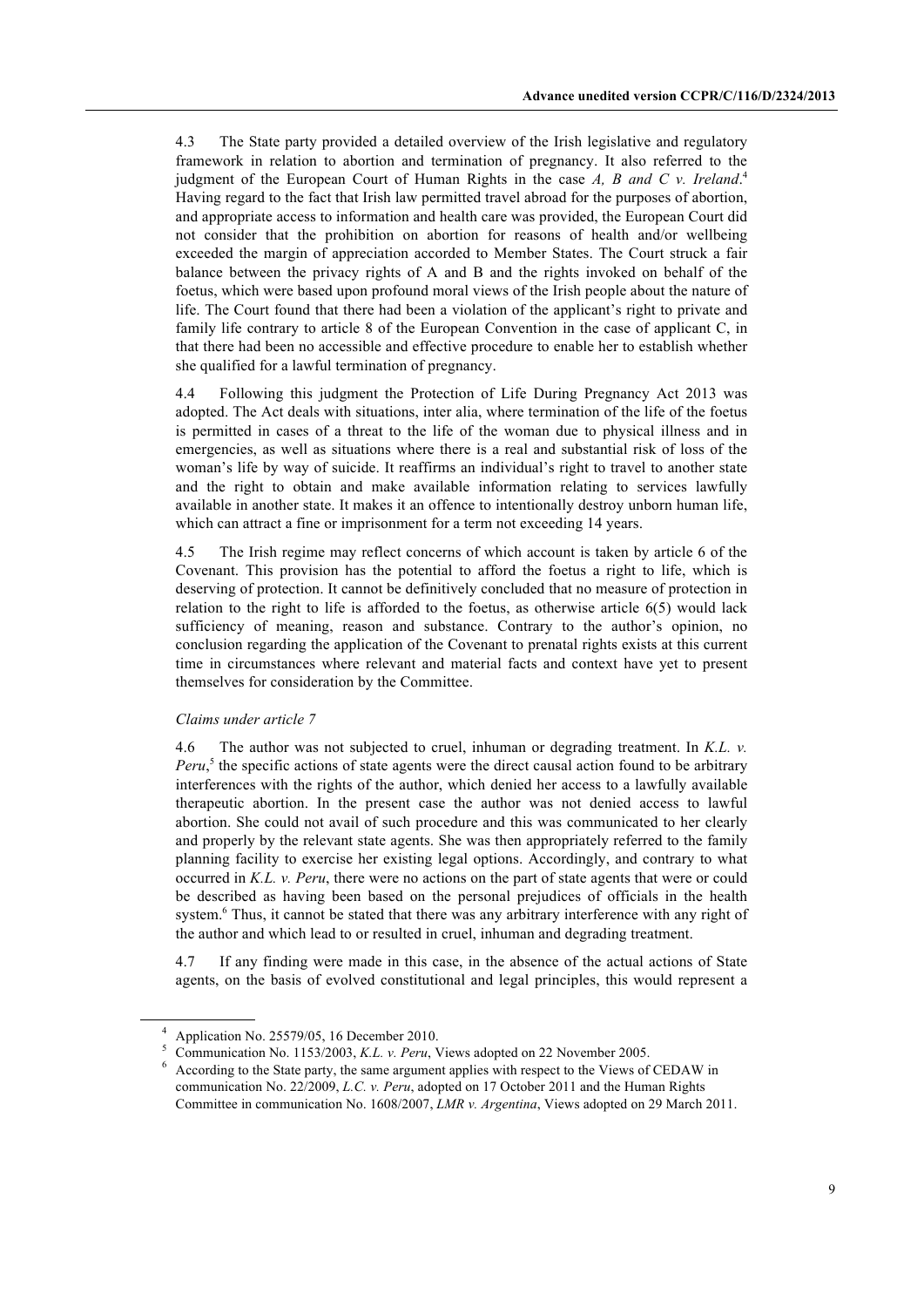significant difference in kind (as opposed to a difference in degree), in the jurisprudence of the Committee. This would be contrary to paragraph 2 of General Comment No 20 which stipulates that "it is the duty of the State party to afford everyone protection through legislative and other measures as may be necessary against the acts prohibited by article 7, whether inflicted by people acting in their official capacity, outside their official capacity or in a private capacity". There was no act of "infliction" by any person or State agent, and therefore, there was no cruel, inhuman or degrading treatment.

4.8 The State party has not engaged in cruel, inhuman or degrading treatment on the basis that: (i) the communication is actually and factually distinct from the cases relied on by the author; (ii) in circumstances where the author's life was not in danger, the procedure for obtaining a lawful abortion in Ireland was clear. The decision was made by a patient in consultation with her doctor. If the patient did not agree she was free to seek another medical opinion and, in the last resort, she could make an emergency application to the High Court. There is no factual evidence that State agents were responsible for any arbitrary interference with this decision-making process, or that they were responsible for any act of "infliction"; (iii) the grounds for lawful abortion were well known and applied by virtue of article 40.3.3 of the Constitution, the grounds as elucidated by the Supreme Court in the X case, the Medical Council Guidelines and the CPA Guidelines; (iv) whilst the author states that she was aware that abortion was not allowed but had no idea that a termination on medical grounds would fall into the same category, this was her subjective understanding of the law; (v); the hospital and its staff was clear in its views that a termination was not possible in Ireland, and therefore, no arbitrary decision-making processes or acts of infliction can be suggested which caused or contributed to cruel, inhuman or degrading treatment; (vi) the State party's position and stance in relation to its law sought to achieve a reasonable, careful and difficult balance of competing rights as between the foetus and the woman; (vii) the State party sought that balance in accordance with article 25 of the Covenant.

#### *Claims under article 17*

4.9 The author's privacy rights under article 17 of the Covenant were not violated. If there was any interference with her privacy it was neither arbitrary nor unlawful. Rather, it was proportionate to the legitimate aims of the Covenant, taking into account a careful balance between the right to life of the foetus with due regard to that of the woman. The advice given to the author by the hospital was properly and lawfully given. The State party is permitted to create laws, in accordance with and in the spirit of article 25 of the Covenant, which allow for a balancing of competing rights.

4.10 In the A, B and C case the ECHR found the following: "having regard to the right to lawfully travel abroad for an abortion with access to appropriate information and medical care in Ireland, the Court does not consider that the prohibition in Ireland of abortion for health and well-being reasons, based as it is on the profound moral views of the Irish people as to the nature of life … and as to the consequent protection to be accorded to the right to life of the unborn, exceeds the margin of appreciation accorded in that respect to the Irish State. In such circumstances, the Court finds that the impugned prohibition in Ireland struck a fair balance between the right of the first and second applicants to respect for their private lives and the rights invoked on behalf of the unborn." The balance to be achieved has been considered by the Irish electorate on numerous occasions.

4.11 In *K.L. v. Peru* and *L.M.R. v. Argentina*, where the Committee found violations of article 17, legislation existed which allowed for the therapeutic termination of a pregnancy. The authors were initially told that they qualified for terminations, but which qualifications were then arbitrarily interfered with and not protected by the states in question. In the instant case, no such conflict arose, as the hospital gave its clear opinion that a termination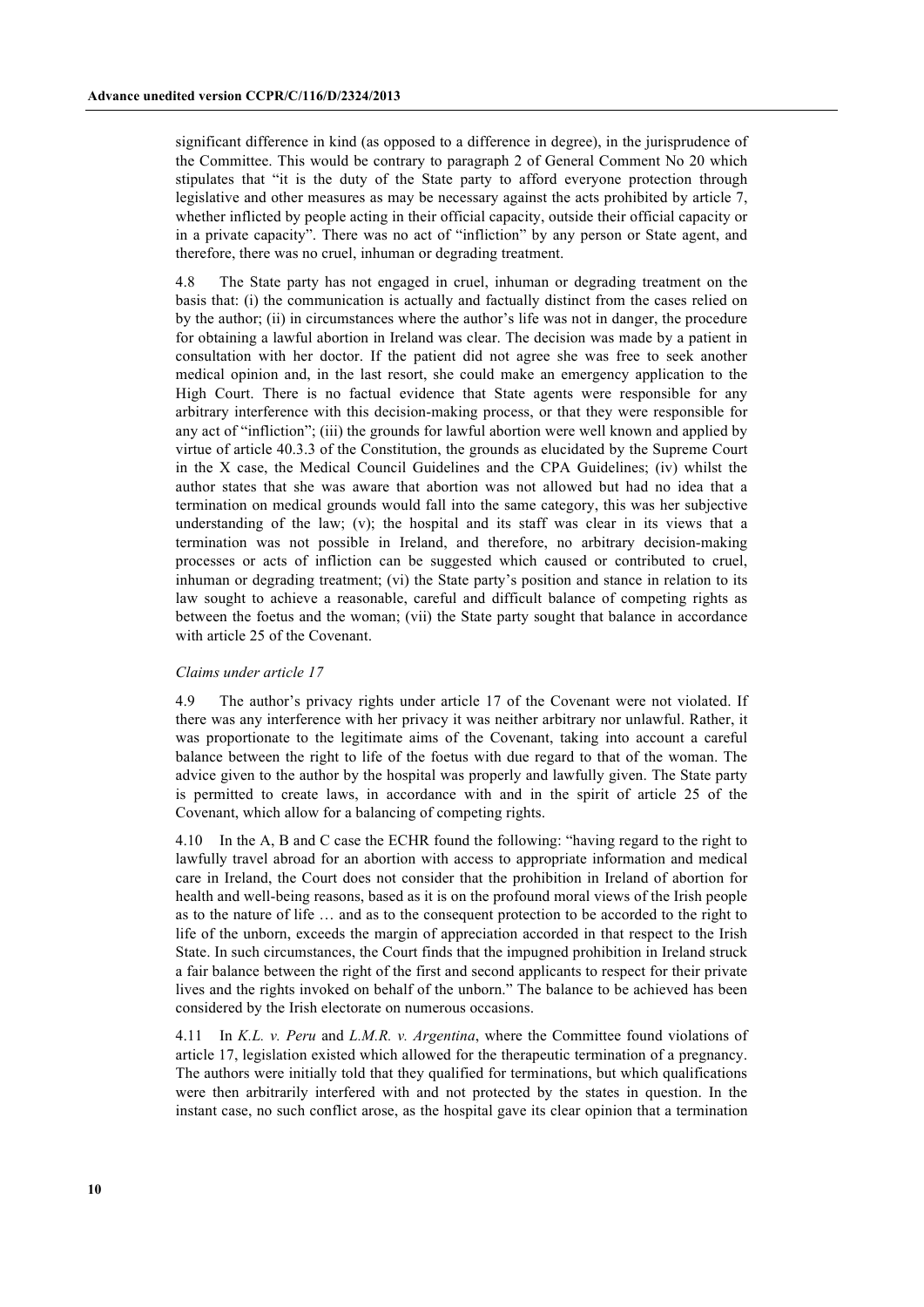of pregnancy would not be available in Ireland. Therefore, the arbitrary interference which occurred in those cases did not occur in the present communication.

#### *Claims under article 19*

4.12 Sufficient information has not been produced to substantiate the claims. Certain unsubstantiated allegations are made by the author, for example, in relation to the midwife. By claiming that the midwife "refused to discuss" options she suggests an intention on the part of the midwife, without any further information being put before the Committee. In referring the author to the appropriate organisation from where she could obtain the information she required, the midwife was not engaged in censoring. Nor was there a violation of article 19 in circumstances where the referral allowed the author to "receive information" of all information permissible, in fulfilment of article 19(2). Therefore, in circumstances where the hospital gave advice to the author to see a counsellor, which referral led to a discussion of all the available options, there was no violation of article 19. Further, the Health Service Executive's crisis pregnancy program provides a rich resource of information available to the public at large in relation to crisis pregnancy and abortion. This resource is free of charge and was available to the author.

#### *Claims under articles 2(1), 3 and 26*

4.13 The State party contends that there has been no discrimination, but that if there has been any this should be regarded as a reasonable and objective differentiation to achieve a purpose which is legitimate under the Covenant. There can be no "invidious discrimination" in relation to a pregnant woman as her physical capacity/circumstances in a state of pregnancy are inherently different to that of a man. This differentiation is a matter of fact and can only be accepted as axiomatic.

4.14 There is no basis for considering that the legal framework complained of, being article 40.3.3 of the Constitution and the relevant provisions of the 1861 Offences against the Person Act, discriminate against women on grounds of sex. This framework is gender neutral. If a man procures or carries out an abortion in circumstances not contemplated by the Constitution he may be guilty of an offence. Even if the legal framework did discriminate on grounds of gender, any such discrimination would be in pursuit of the legitimate aim of protecting the foetus and be proportionate to that aim. The measures at issue are not disproportionate, as they strike a fair balance between the rights and freedoms of the individual and the general interest. Again in this area, in accordance with the ECHR, the State party enjoys a margin of appreciation. Therefore, the differentiation is reasonable and objective and achieves a legitimate end.

4.15 The State party disputes that its laws stereotyped the author as a reproductive instrument subjecting her to gender discrimination. Rather, the inherent differentiation between a man and a pregnant woman requires the careful balancing of rights of the foetus which is capable of being born alive, and the rights of the woman.

#### **Author's comments on the State party's observations**

5.1 The author submitted comments on the State party's observations on 12 December 2014. She contests the State party's portrayal of the Irish people's view on abortion and their "choice" as to when it should be available in Ireland. For many years, opinion polls have indicated that a significant majority of the Irish people support legalizing access to abortion in cases of non-viable pregnancies and fatal foetal impairments. A similarly high majority support legalizing abortion where the pregnancy results from sexual assault or where a woman's health is at risk. Moreover, the constitutional referenda do not support the State party's description of the Irish people's profound "moral choice". The Irish electorate has never been provided with an opportunity to vote on a proposal to expand the situations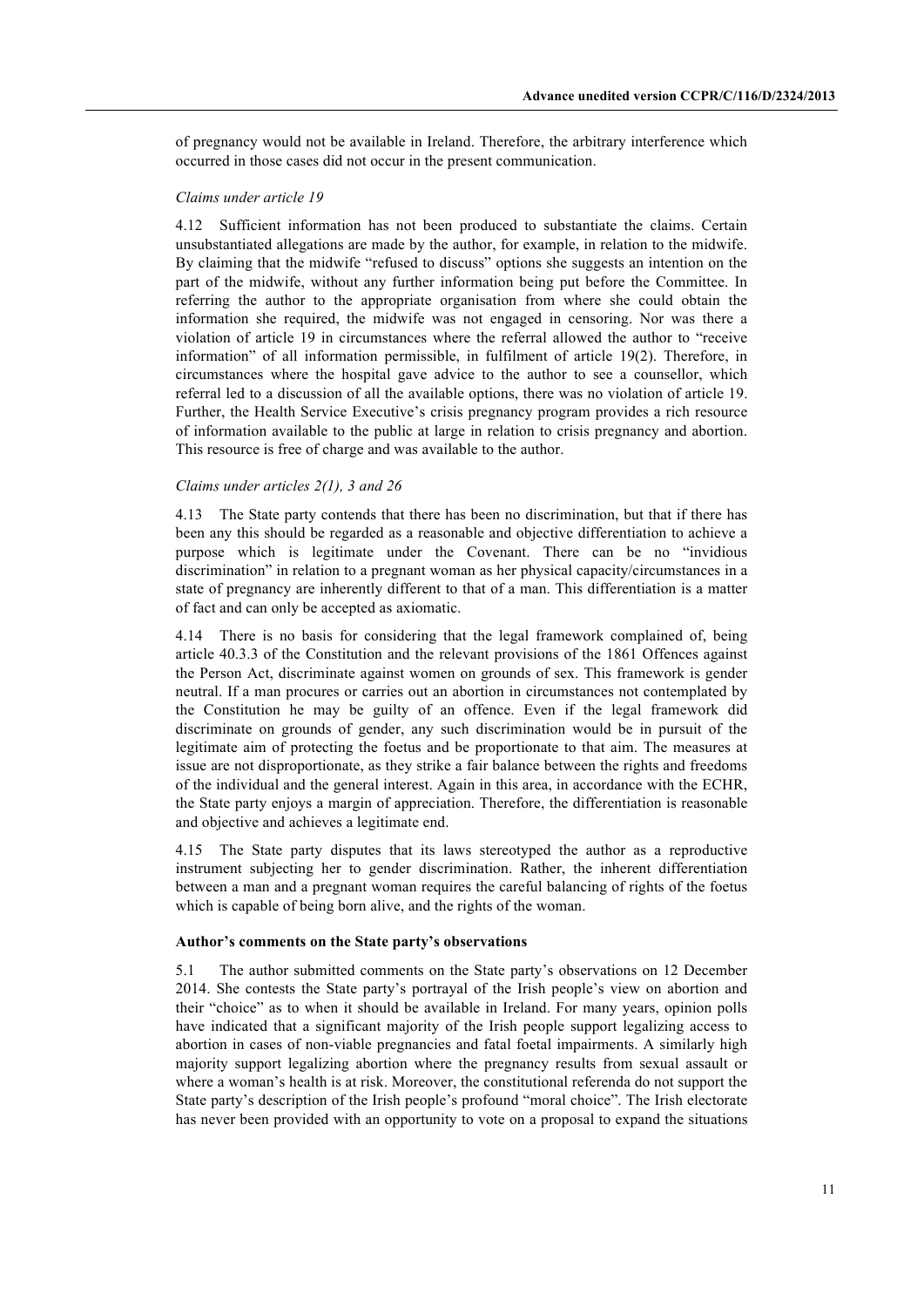in which access to abortion is legal. At no time has the Irish people been provided with the opportunity to express their view that abortion should be made available to women in circumstances other than where there is a risk to a woman's life. In fact, two proposals put to the electorate in 1992 and 2002 which would have further restricted access to abortion by making abortion illegal where a woman is at risk of suicide were rejected. Furthermore, in the three constitutional referenda on the matter of abortion the percentage of the eligible electorate voting in favour of restrictions was less than 35%.

5.2 The 2013 Protection of Life During Pregnancy Act has no bearing on the author's complaint, as it applies only to the regulation of procedures to be followed when an abortion is sought by a woman in a situation where there is a real and substantial risk to her life.

#### *Claims under article 7*

5.3 As a result of the absolute nature of the right enshrined in article 7, a State party may not seek to justify its conduct with reference to a need to balance the rights protected under it with the "rights of others". Furthermore, requiring arbitrary action by state agents as a constituent element of ill treatment has no basis in the wording of article 7. Whether the State party's conduct caused ill treatment through arbitrary action or not is irrelevant to the protection afforded by article 7. When a claim is made that article 7 has been violated, the matter for enquiry is whether harm suffered amounted to ill treatment and whether the conduct from which the harm resulted was attributable to the state. Whether or not the conduct was arbitrary is immaterial.

5.4 By extension of its assertions regarding "arbitrary action" the State party implies that the domestic illegality of the abortion sought by the author is determinative and reason in and of itself for the dismissal of her claims under article 7. It suggests that because the abortion sought was illegal under domestic law the State party's denial of the medical procedure could not be considered to amount to ill-treatment. This reasoning undermines the principle that domestic law may never be invoked to justify a failure to discharge obligations under the Covenant and contradicts the absolute nature of the protection afforded by article 7. To accept it would be to tacitly accept the assertion that by criminalizing or legally prohibiting certain medical procedures a state may avoid responsibility under article 7 even where withholding such procedures causes individuals severe pain and suffering. When the author was denied an abortion her suffering was made no more tolerable to her in the knowledge that the denial conformed with domestic law. In fact, the criminalization of abortion increased, rather than diminished, her suffering.

5.5 The author rejects the State party's categorization of the facts as excluding state conduct that could contravene the prohibition of ill-treatment. Her medical team, who were public employees, failed to provide her with the abortion she sought. She was denied an abortion by agents of the state acting in accordance with state laws and policies. This caused the author severe mental anguish. Her pain and suffering reached the threshold required by article 7.

#### *Claims under article 17*

5.6 The State party's denial of access to abortion constitutes an arbitrary interference in the author's exercise of her right to privacy for the following reasons:

The interference discriminated against her because she was woman, thereby contravening the prohibition of discrimination on the basis of sex enshrined in articles 2 and 3 of the Covenant;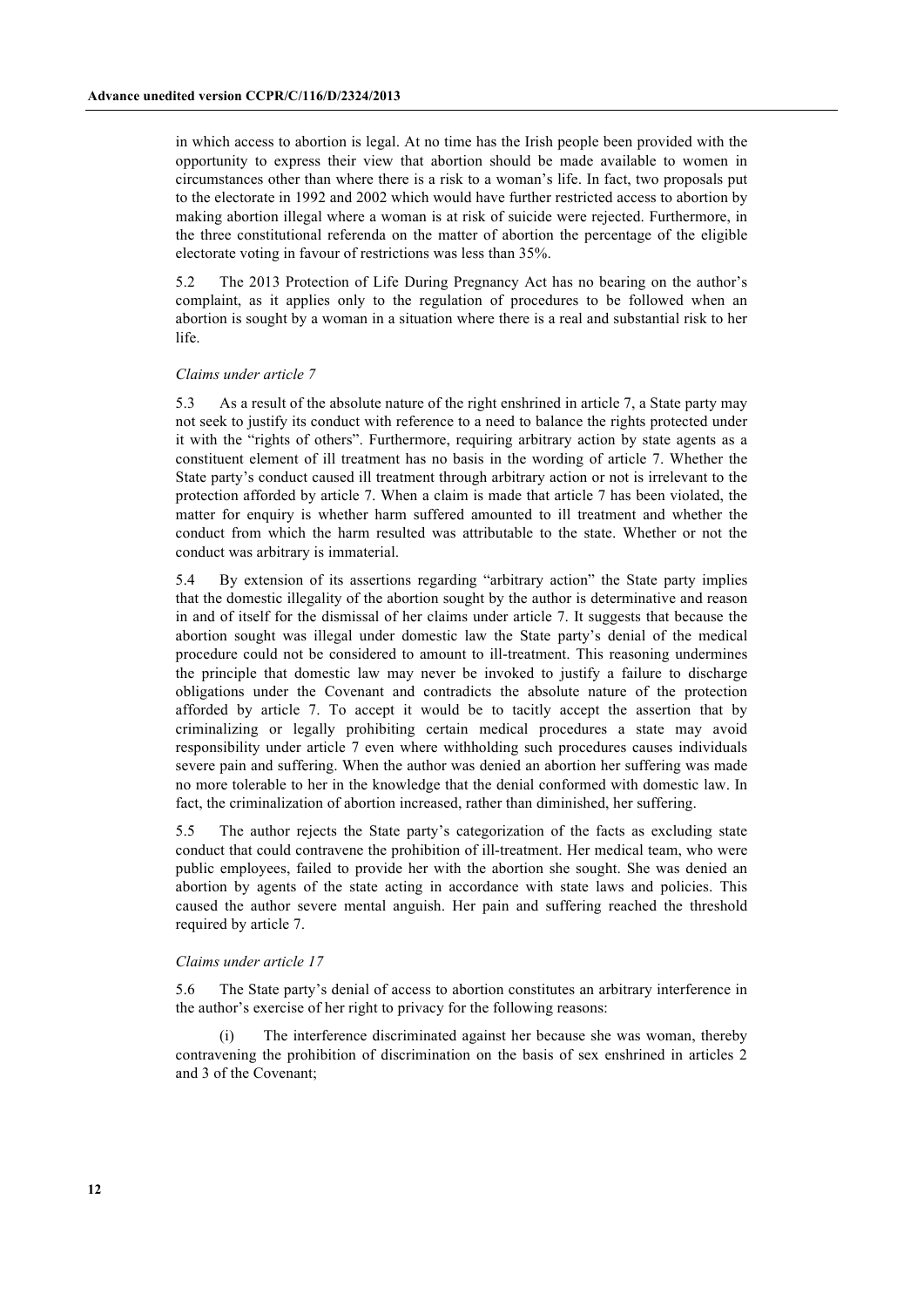(ii) The interference was not necessary or proportionate to a legitimate aim. The State party has not presented arguments specific to the author's circumstances that would demonstrate the necessity and proportionality of its conduct towards her.

(iii) The State party failed to demonstrate that its interference with her right to privacy was necessary towards achieving the legitimate aim invoked. As indicated above, the State party's characterization of the Irish people's "profound moral choices" is misrepresentative of the views of a majority of Irish people.

(iv) The State party has failed to demonstrate that its interference in the author's right to privacy was appropriate or effective in achieving its aim. A criminal legal regime which prohibits women in all circumstances from obtaining an abortion in the jurisdiction, except where there is a real and substantial risk to their lives, and threatens them with significant prison terms in the name of protecting alleged moral choices concerning "the right to life of the unborn", yet simultaneously includes an explicit provision providing for a right to travel out of the state to obtain an abortion is not a means to its end. Rather, it is a contradiction in terms and calls into question the genuine nature of the State party's claims.

(v) The State party has failed to demonstrate that the interference was proportionate. The trauma and stigma she endured as a result of the attack on her physical and psychological integrity, dignity and autonomy combined to give rise to serious mental pain and suffering. In this context, the State party's laws cannot be described as proportionate or as achieving a careful "balance of competing rights as between the unborn child and its mother". Instead, the State party prioritized its interest in protecting "the unborn" and offered no protection to the author's right to privacy. Rather, the author could have faced a severe criminal sentence had she obtained an abortion in Ireland.

5.7 The margin of appreciation doctrine invoked by the State party applies exclusively to the European Court jurisprudence and has not been accepted by any other international or regional human rights mechanisms. Furthermore, the European Court has never considered the application of the margin of appreciation doctrine to a set of facts similar to those experienced by the author.

#### *Claims under article 19*

5.8 The Abortion Information Act can be described as a "system of strict state control governing the manner in which information must be given". Doctors are barred from referring their patients to an abortion provider abroad and failure to comply with the Act's requirements is an offence and subject to a fine. As a result, the right to information is not treated as a positive right whose realisation is in the public good and requires action by the state to remove barriers to its exercise. The punitive framework in operation in the State party, resulting from the broad criminalization of abortion and the related lack of clarity as to what is permissible under the Act deterred both the author's doctor and midwife from providing the information she sought.

5.9 The author rebuts the assertion that through directing her to the IFPA the State party discharged its obligations under article 19. The euphemistic advice given by state employees to contact IFPA represented a breach in the continuum of doctor-patient care that was not based on her health needs but was the result of prevailing stigma and fears or uncertainty as to the consequences of providing the information directly.

5.10 As to the Crisis Pregnancy Programme, according to its own website "does not provide counselling or medical services directly to the public. Instead, it funds other organizations to provide counselling or medical services that are in line with its objectives. The Programme is mandated to work towards a "reduction in the number of women with crisis pregnancies who opt for abortion by offering services and support which make other options more attractive".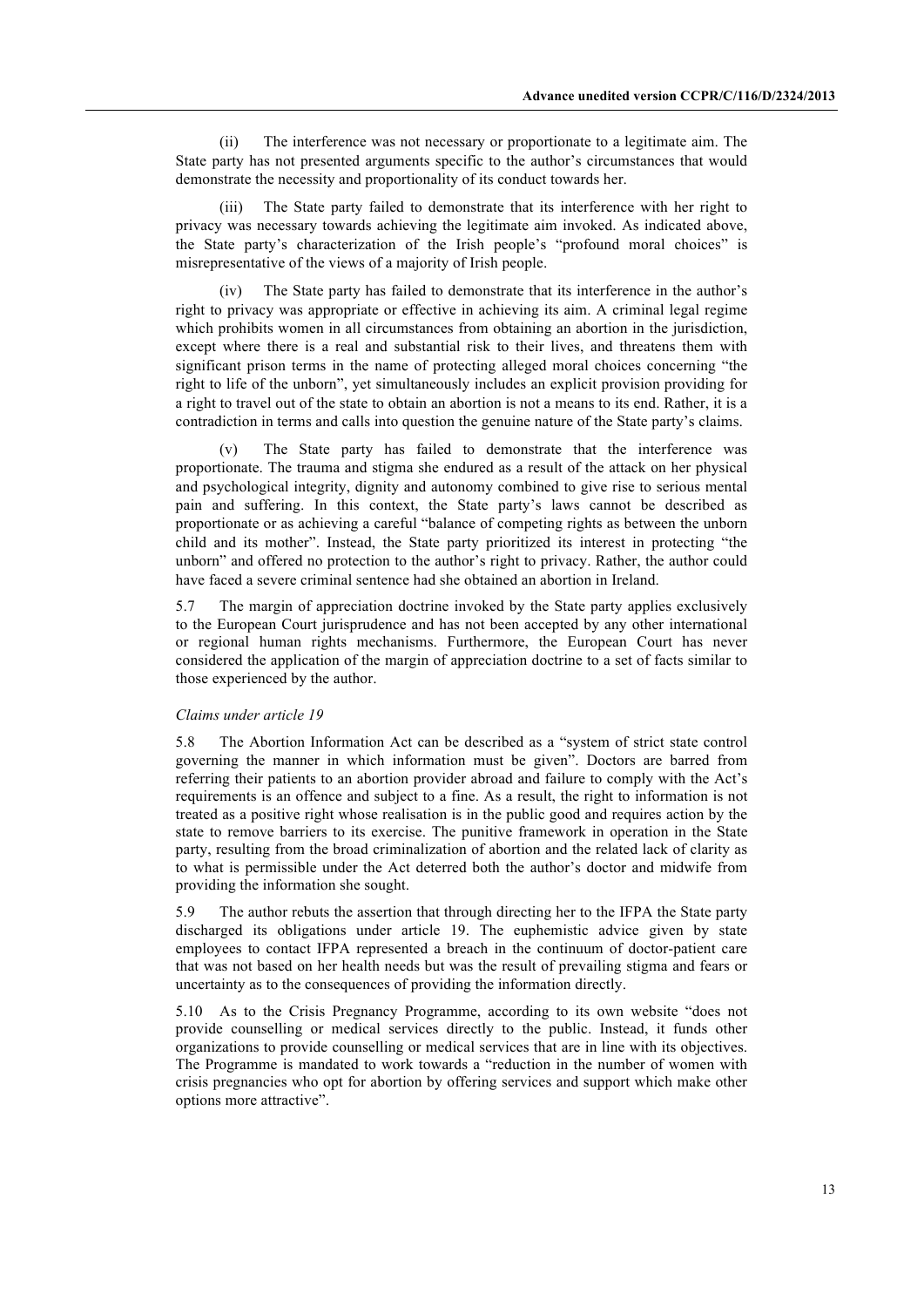5.11 The restriction on the author's right to information did not comply with article 19(3). The State party has not justified the restrictions. The restrictions were not prescribed by law, since the Abortion Information Act does not meet the Covenant requirement that a restriction of article 19 must be "formulated with sufficient precision to enable an individual to regulate his or her conduct accordingly".<sup>7</sup> Furthermore, the restriction was neither necessary nor proportional to a legitimate aim. There was no purpose other than to impair the author's enjoyment of her right of information related to abortion services abroad; and was disproportionate in light of the detrimental impact on her dignity and wellbeing.

#### *Claims under articles 2, 3 and 26*

5.12 Article 40.3.3 of the Constitution does not "balance" the right to life of men, or their enjoyment of other rights. In this way, the State party's assertion that the provision is gender neutral cannot be supported. Furthermore, the first part of article 58 of the Offences against the Person Act applies to women only and is therefore not gender neutral. The legal framework has a distinct and specific impact on women and the consequences of the laws on the personal integrity, dignity, physical and mental health and well-being of women are severe.

5.13 State parties to the Covenant cannot invoke women's biological difference to men and their reproductive capacity as a basis to permissibly restrict their rights. Ireland has failed to discharge its burden to disprove a prima facie case of discrimination on sex and justify differential treatment as proportionate to a legitimate aim. It did not explain how the withholding of abortion services from the author in the circumstances of a fatal foetal impairment and the adverse impact this had on her was proportionate to the aim of protecting "the unborn". The aim of "protecting the rights of the unborn" was placed above the author's dignity and well-being. She was treated as inferior and subjected to wrongful gender stereotyping. The prohibition of abortion in cases of fatal foetal impairments and non-viable pregnancies cannot be considered proportionate to the aim of protecting the foetus.

#### **Issues and proceedings before the Committee**

#### *Consideration of admissibility*

6.1 Before considering any claim contained in a communication, the Human Rights Committee must, in accordance with rule 93 of its rules of procedure, decide whether or not the case is admissible under the Optional Protocol to the Covenant.

6.2 The Committee notes, as required by article 5, paragraph 2 (a), of the Optional Protocol, that the same matter is not being examined under any other international procedure of investigation or settlement. The Committee further notes that the State party does not dispute the admissibility of the communication. All admissibility criteria having been met, the Committee considers the communication admissible and proceeds to its examination on the merits.

#### *Consideration of the merits*

7.1 The Human Rights Committee has considered the communication in the light of all the information made available to it by the parties, as provided for under article 5, paragraph 1, of the Optional Protocol.

<sup>7</sup> General Comment No. 34, paragraph 25.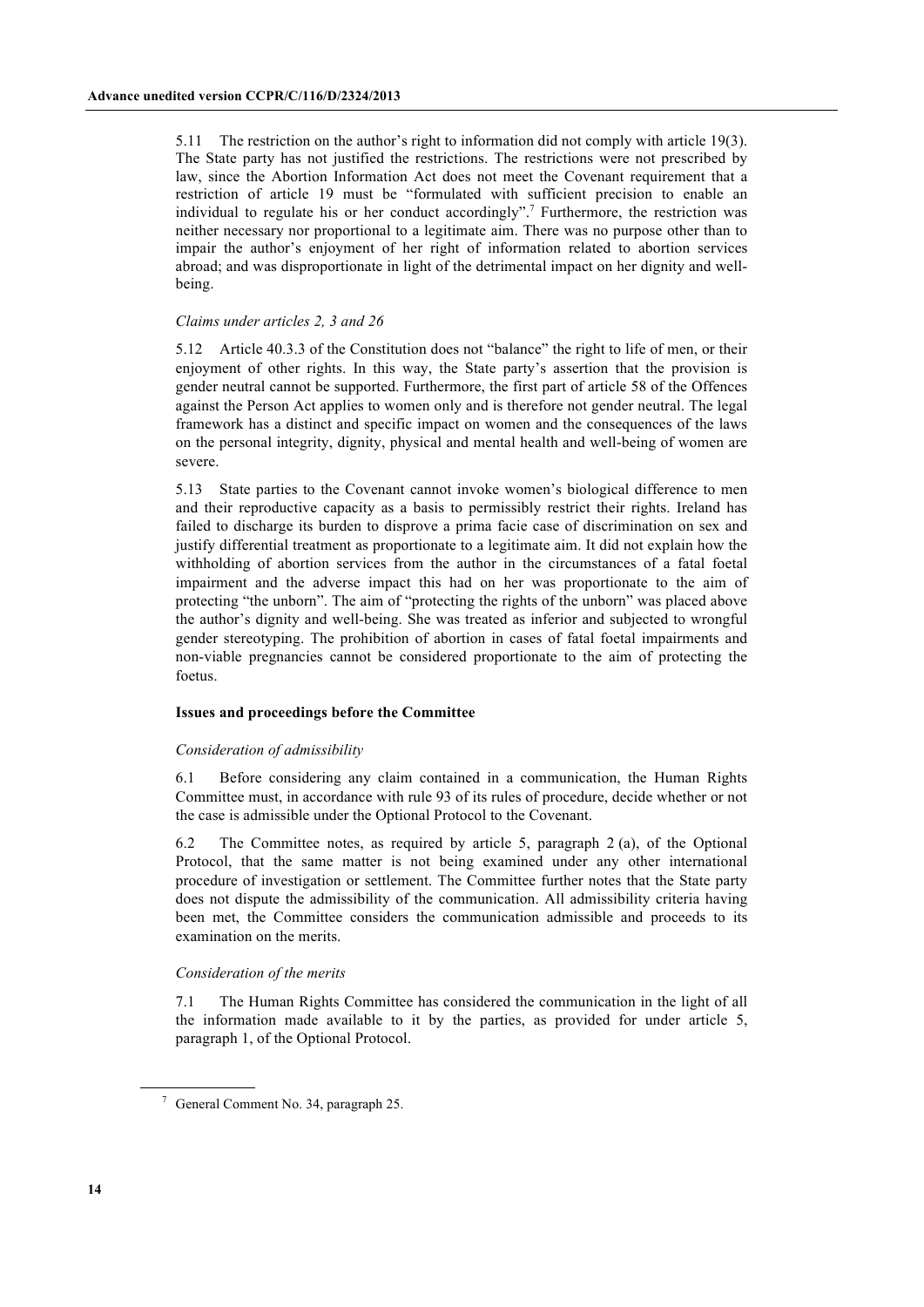7.2 The author in the present communication was informed by public medical professionals, in the  $21<sup>st</sup>$  week of her pregnancy, that her foetus had congenital defects and would die in utero or shortly after birth. As a result of the prohibition of abortion in Irish law she was confronted with two options: carrying to term, knowing that the foetus would most likely die inside of her or having a voluntary termination of pregnancy in a foreign country. Article 40.3.3 of the Constitution stipulates in this respect that "the State acknowledges the right to life of the unborn and, with due regard to the equal right to life of the mother, guarantees in its laws to respect, and, as far as practicable, by its laws to defend and vindicate that right". The State party argues that its constitutional and legislative framework $\delta$  reflects the nuanced and proportionate approach to the considered views of the Irish Electorate on the profound moral question of the extent to which the interests of a foetus should be protected and balanced against the rights of the woman. The State party also indicates that article 40.3.3 of the Constitution, as interpreted by the Irish Supreme Court, provides that it is lawful to terminate a pregnancy in Ireland only if it is established as a matter of probability that there is a real and substantial risk to the life of the woman (as distinct from her health), which can only be avoided by a termination of the pregnancy.

7.3 The author claims to have been subjected to cruel, inhuman and degrading treatment as a result of the legal prohibition of abortion, as she was, inter alia, denied the health care and bereavement support she needed in Ireland; compelled to choose between continuing to carry a dying foetus and terminating her pregnancy abroad; and subjected to intense stigma. The State party rejects the author's claim by arguing, inter alia, that the prohibition seeks to achieve a balance of competing rights between the foetus and the woman; that her life was not in danger; and that there were no arbitrary decision-making processes or acts of "infliction" by any person or State agent that caused or contributed to cruel, inhuman or degrading treatment. The State party also states that the legislative framework guarantees the citizens' entitlement to information in relation to abortion services provided abroad.

7.4 The Committee considers that the fact that a particular conduct or action is legal under domestic law does not mean that it cannot infringe article 7 of the Covenant. By virtue of the existing legislative framework, the State party subjected the author to conditions of intense physical and mental suffering. The author, as a pregnant woman in a highly vulnerable position after learning that her wanted pregnancy was not viable, and as documented, inter alia, in the psychological reports submitted to the Committee, had her physical and mental anguish exacerbated by: not being able to continue receiving medical care and health insurance coverage for her treatment from the Irish health care system; the need to choose between continuing her non-viable pregnancy or traveling to another country while carrying a dying foetus, at personal expense and separated from the support of her family, and to return while not fully recovered; the shame and stigma associated with the criminalization of abortion of a fatally ill foetus; the fact of having to leave the baby's remains behind and later having them unexpectedly delivered to her by courier; and the State's refusal to provide her with necessary and appropriate post-abortion and bereavement care. Many of the described negative experiences she went through could have been avoided if the author had not been prohibited from terminating her pregnancy in the familiar environment of her own country and under the care of the health professionals whom she knew and trusted; and if she had been afforded needed health benefits that were available in Ireland, were enjoyed by others, and she could have enjoyed had she continued her non-viable pregnancy to deliver a stillborn child in Ireland.

<sup>&</sup>lt;sup>8</sup> At the time of the events at issue the Offences Against the Person Act imposed the criminal penalty of life imprisonment for a woman or a physician who attempted to terminate a pregnancy (see para. 3.22).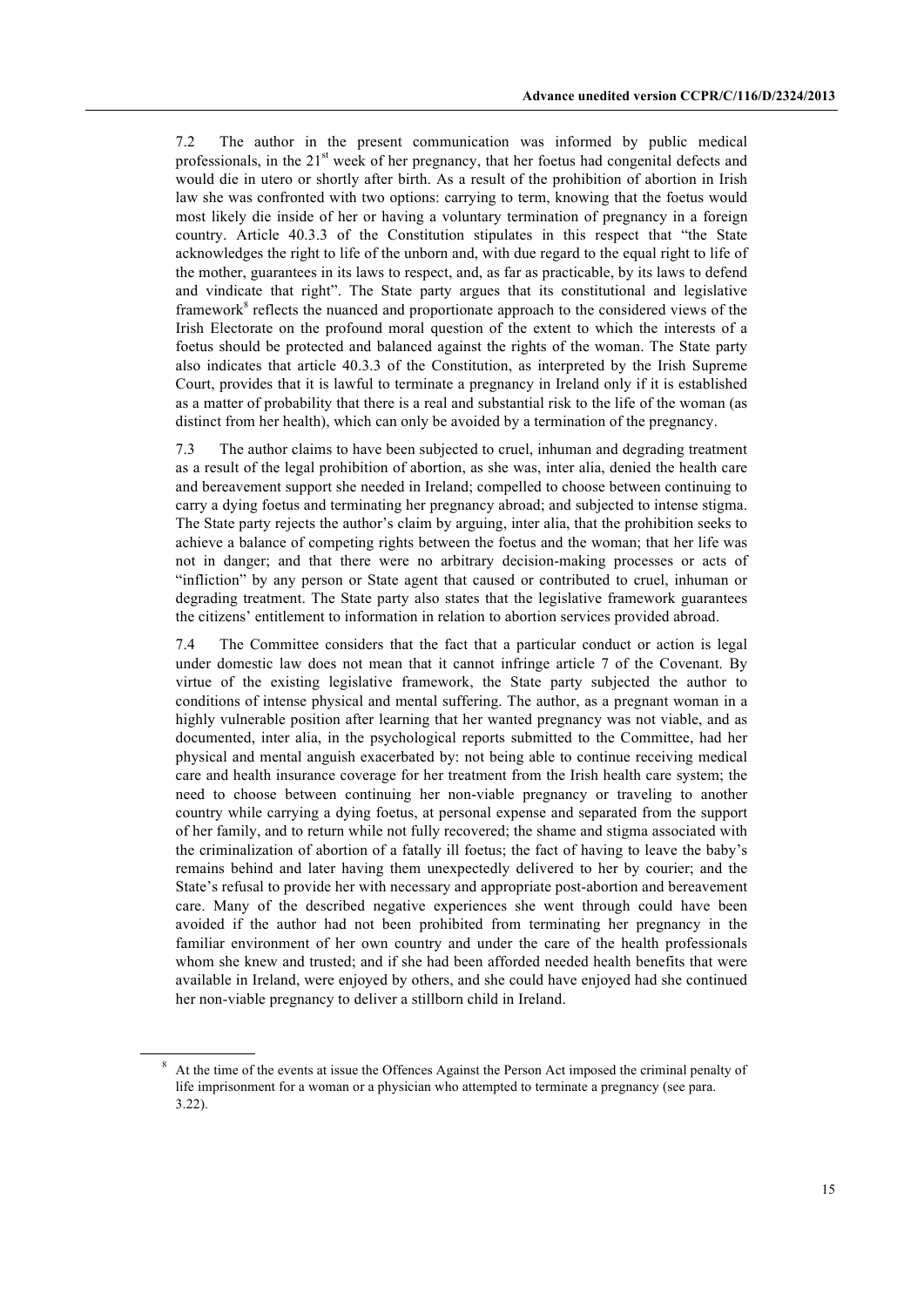7.5 The Committee considers that the author's suffering was further aggravated by the obstacles she faced in receiving needed information about her appropriate medical options from known and trusted medical providers. The Committee notes that the Abortion Information Act legally restricts the circumstances in which any individual may provide information about lawfully available abortion services in Ireland or overseas, and criminalizes advocating or promoting the termination of pregnancy. The Committee further notes the author's unrefuted statement that the health professionals did not deliver such information in her case, and that she did not receive key medically indicated information about the applicable restrictions on overseas abortions and the types of terminations most appropriate given her period of gestation, thereby disrupting the provision of medical care and advice that the author needed and exacerbating her distress.

7.6 The Committee additionally notes, as stated in General Comment No. 20, that the text of article 7 allows of no limitation, and no justification or extenuating circumstances may be invoked to excuse a violation of article 7 for any reasons.<sup>9</sup> Accordingly, the Committee considers that, taken together, the above facts amounted to cruel, inhuman or degrading treatment in violation of article 7 of the Covenant.

7.7 The author claims that by denying her the only option that would have respected her physical and psychological integrity and reproductive autonomy under the circumstances of this case (allowing her to terminate her pregnancy in Ireland), the State interfered arbitrarily in her right to privacy under article 17 of the Covenant. The Committee recalls its jurisprudence to the effect that a woman's decision to request termination of pregnancy is an issue which falls under the scope of this provision.<sup>10</sup> In the present case, the State party interfered with the author's decision not to continue her non-viable pregnancy. The interference in this case was provided for under article 40.3.3 of the Constitution and therefore was not unlawful under the State party's domestic law. However, the question before the Committee is whether such interference was unlawful or arbitrary under the Covenant. The State party argues that there was no arbitrariness, since the interference was proportionate to the legitimate aims of the Covenant, taking into account a carefully considered balance between protection of the foetus and the rights of the woman.

7.8 The Committee considers that the balance that the State party has chosen to strike between protection of the foetus and the rights of the woman in this case cannot be justified. The Committee recalls its General Comment No. 16 on article 17, according to which the concept of arbitrariness is intended to guarantee that even interference provided for by law should be in accordance with the provisions, aims and objectives of the Covenant and should be, in any event, reasonable in the particular circumstances. The Committee notes that the author's wanted pregnancy was not viable, that the options open to her were inevitably a source of intense suffering, and that her travel abroad to terminate her pregnancy had significant negative consequences for her, as described above, that could have been avoided if she had been allowed to terminate her pregnancy in Ireland, resulting in harm contrary to article 7. On this basis, the Committee considers that the interference in the author's decision as to how best cope with her non-viable pregnancy was unreasonable and arbitrary in violation of article 17 of the Covenant.

7.9 The author claims that criminalization of abortion on the grounds of fatal foetal impairment violated her rights to equality and non-discrimination under articles 2(1), 3 and

<sup>9</sup> General Comment No. 20, paragraph 3.

<sup>&</sup>lt;sup>10</sup> Communications 1153/2003, *K.L. v. Peru*, Views adopted on 24 October 2005, para 6.4; and 1608/2007, *L.M.R. v. Argentina*, Views adopted on 29 March 2011, para 9.3. See also General Comment No.28, paragraph 10.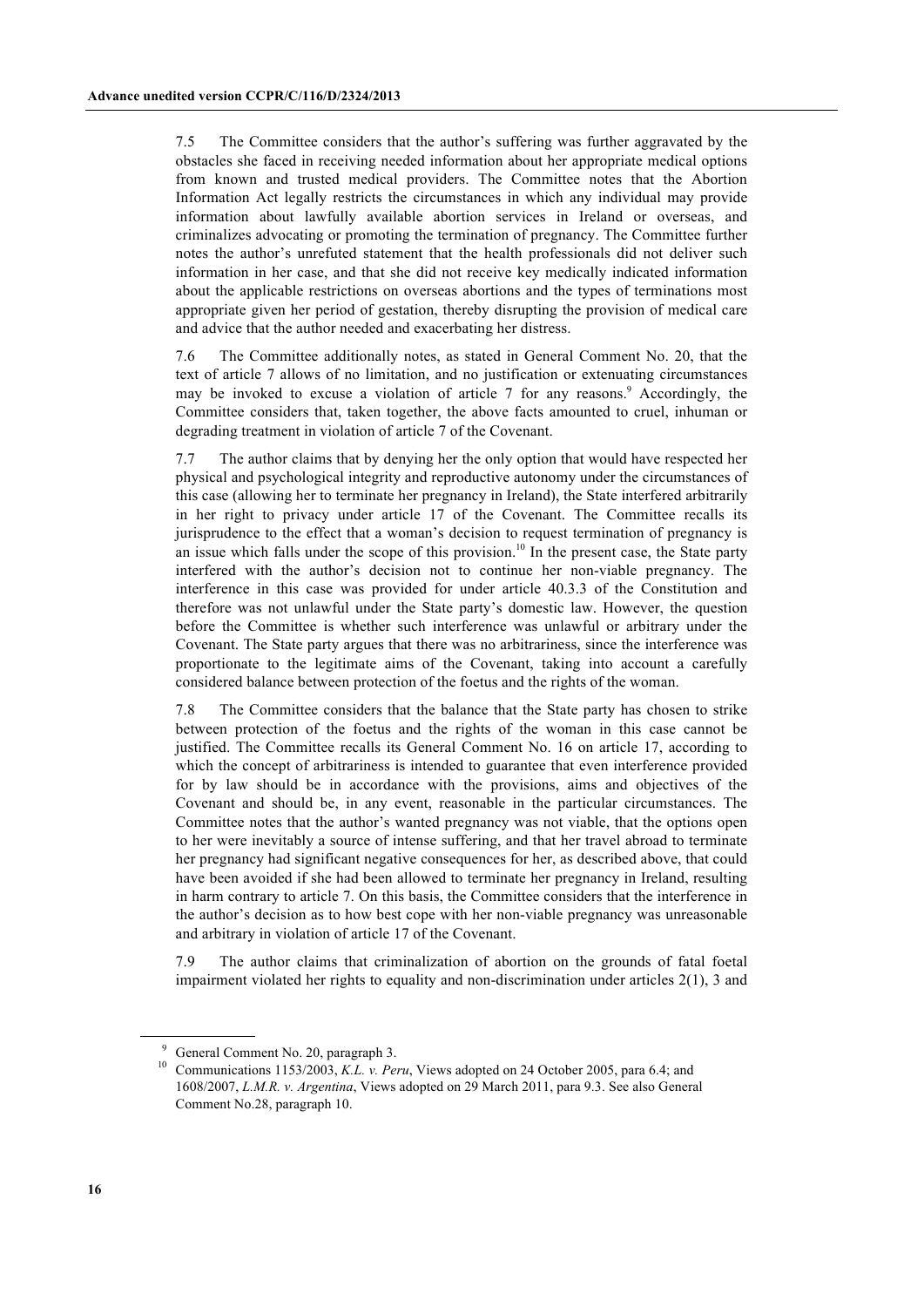26. The State party rejects this claim and contends that its legal regime regarding termination of pregnancy is not discriminatory.

7.10 The Committee notes that under the legal regime in the State party, women pregnant with a foetus with a fatal impairment who nevertheless decide to carry the foetus to term continue to receive the full protection of the public health care system. Their medical needs continue to be covered by health insurance, and they continue to benefit from the care and advice of their public medical professionals throughout the pregnancy. After miscarriage or delivery of a stillborn child, they receive any needed post-natal medical attention as well as bereavement care. By contrast, women who choose to terminate a non-viable pregnancy must do so in reliance on their own financial resources, entirely outside of the public health care system. They are denied health insurance coverage for these purposes; they must travel abroad at their own expense to secure an abortion and incur the financial, psychological and physical burdens that such travel imposes, and they are denied needed post-termination medical care and bereavement counselling. The Committee further notes the author's uncontested allegations that in order to secure a termination of her non-viable pregnancy, the author was required to travel abroad, incurring financial costs that were difficult for her to raise. She also had to travel back to Dublin only 12 hours after the delivery, as she and her husband could no longer afford to stay in the UK.

7.11 In its General Comment No. 28 on non-discrimination the Committee states that "not every differentiation of treatment will constitute discrimination, if the criteria for such differentiation are reasonable and objective and if the aim is to achieve a purpose which is legitimate under the Covenant"<sup>11</sup>. The Committee notes the author's claim that Ireland's criminalization of abortion subjected her to a gender-based stereotype of the reproductive role of women primarily as mothers, and that stereotyping her as a reproductive instrument subjected her to discrimination. The Committee considers that the differential treatment to which the author was subjected in relation to other similarly situated women failed to adequately take into account her medical needs and socio-economic circumstances and did not meet the requirements of reasonableness, objectivity and legitimacy of purpose. Accordingly, the Committee concludes that the failure of the State party to provide services to the author that she required constituted discrimination and violated her rights under article 26 of the Covenant.

7.12 In the light of the above findings, the Committee will not examine separately the author's allegations under articles 2(1), 3 and 19 of the Covenant.

8. The Human Rights Committee, acting under article 5(4), of the Optional Protocol, is of the view that the facts before it disclose a violation of the author's rights under articles 7, 17 and 26 of the International Covenant on Civil and Political Rights.

9. Pursuant to article 2, paragraph 3(a), of the Covenant, the Committee considers that the State party is under an obligation to provide the author with an effective remedy. This requires it to make full reparation to individuals whose Covenant rights have been violated. Accordingly, the State party is obligated, inter alia, to provide the author with adequate compensation and to make available to her any needed psychological treatment. The State party is also under an obligation to take steps to prevent similar violations occurring in the future. To this end the State party should amend its law on voluntary termination of pregnancy, including if necessary its Constitution, to ensure compliance with the Covenant, including ensuring effective, timely and accessible procedures for pregnancy termination in Ireland, and take measures to ensure that health-care providers are in a position to supply

<sup>&</sup>lt;sup>11</sup> General Comment No. 18: Non-discrimination, para. 13.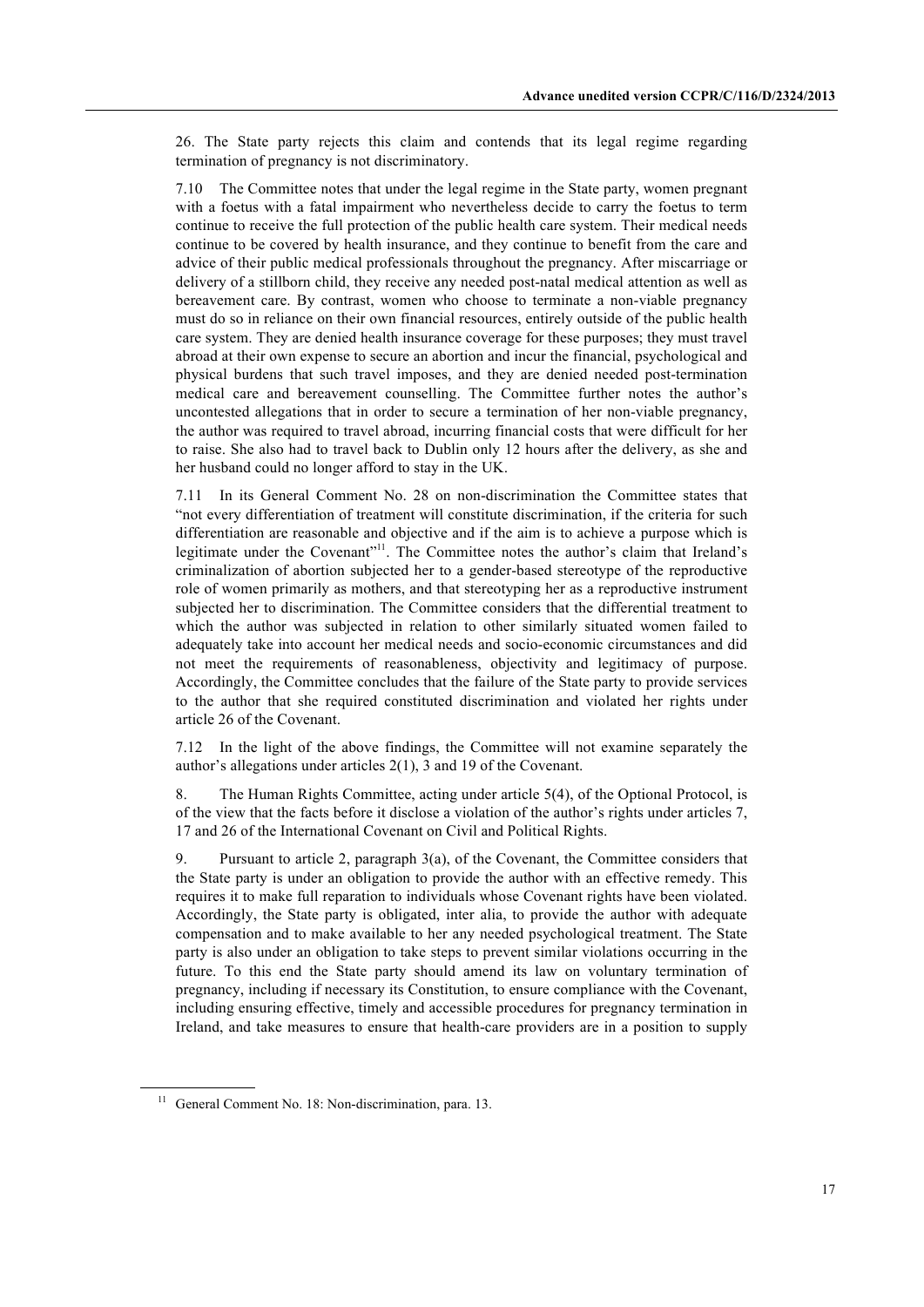full information on safe abortion services without fearing being subjected to criminal sanctions,<sup>12</sup> as indicated in these Views of the Committee.

10. Bearing in mind that, by becoming a party to the Optional Protocol, the State party has recognized the competence of the Committee to determine whether there has been a violation of the Covenant or not and that, pursuant to article 2 of the Covenant, the State party has undertaken to ensure to all individuals within its territory or subject to its jurisdiction the rights recognized in the Covenant and to provide an effective remedy when it has been determined that a violation has occurred, the Committee wishes to receive from the State party, within 180 days, information about the measures taken to give effect to the Committee's Views. In addition, it requests the State party to publish the Committee's Views.

<sup>&</sup>lt;sup>12</sup> See also CCPR/C/IRL/CO/4, concluding observations adopted by the Committee at its 111th session (7–25 July 2014), paragraph 9.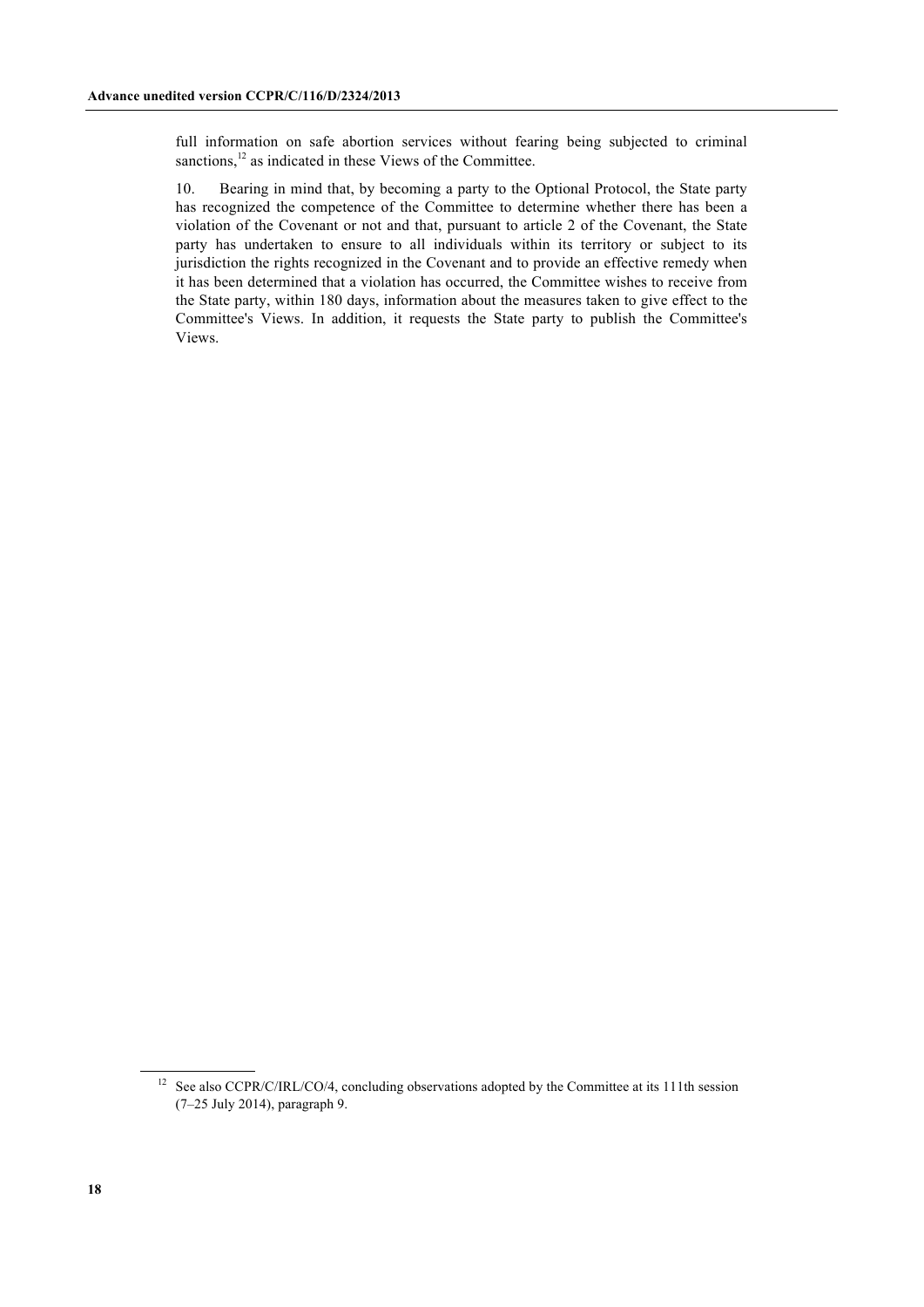# **Appendix I**

### **Individual opinion of Committee member Yadh Ben Achour (concurring)**

#### *[Original: French]*

1. I fully share the conclusions of the Human Rights Committee which find that the present case reveals a violation of articles 7, 17 and 26 of the Covenant. The Committee has, however, decided not to consider separately the author's allegations under articles  $2(1)$ and 3 of the Covenant.

2. I consider that the Committee should have received and accepted on the merits the argument defended by the author of the communication (see paragraphs 3.15 to 3.19 of the Views) that the Irish law criminalizing abortion also violates articles 2(1) and 3 of the **Convention** 

3. By denying women their freedom in an area affecting their reproductive function, this type of legislation runs counter to the right not to be discriminated against on the basis of sex, because it denies women their freedom of choice in this domain. There is no similar restriction imposed on men.

4. The prohibition of abortion in Ireland, owing to its binding effect, which is indirectly punitive and stigmatizing, targets women *because they are women* and puts them in a specific situation of vulnerability, which is discriminatory in relation to men. Under this legislation, the author has in effect been the victim of the sexist stereotype, whereby women's pregnancy must, except where the life of the mother is at risk, continue, irrespective of the circumstances, as they are limited exclusively to their reproductive role as mothers. Reducing the author to a reproductive instrument constitutes discrimination and infringes her rights both to self-determination and to gender equality.

5. On the basis of the foregoing, I thereby consider that the fact that the State, under its domestic law, does not permit the author to interrupt her pregnancy constitutes gender discrimination (which is one of the forms of discrimination on the basis of sex provided for by articles 2 (1) and 3 of the Convention).

6. The State party's law therefore infringes the rights of the author under articles 2(1) and 3 of the Convention, read together with article 26.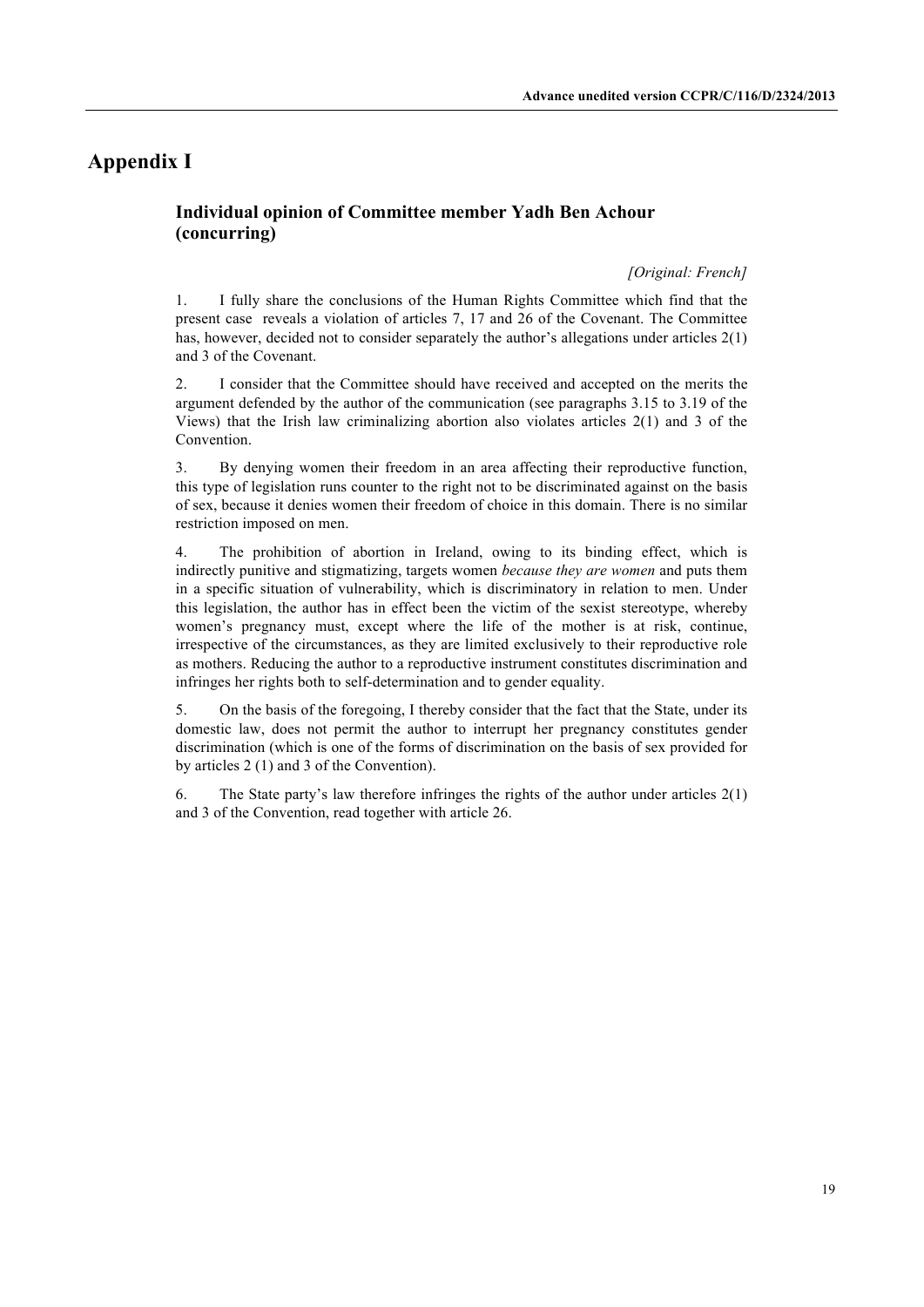# **Appendix II**

### **Individual opinion of Committee member Sarah Cleveland (concurring)**

1. I concur in the Committee's Views in this case. I also agree with the separate opinion of my colleagues that the Committee should have found a violation of article 19 of the Covenant and articulated a comprehensive finding of gender discrimination under articles 2(1), 3 and 26. I write separately to set forth my views on the finding of a violation of article 26.

2. In paragraphs 7.10 and 7.11, the Committee notes the disproportionate socioeconomic burdens that the Irish legal system imposes on women who decide not to carry a fetus to term, including those imposed on the author in particular. It also notes the author's claim that Ireland's criminalization of abortion discriminatorily subjected her to genderbased stereotypes. The Committee concludes that the distinctions drawn by the State party "failed to adequately take into account her medical needs and socio-economic circumstances and did not meet the requirements of reasonableness, objectivity and legitimacy of purpose" under article 26. The Committee thus identifies two prohibited grounds for finding a violation of article 26: discrimination on grounds of socio-economic status and gender discrimination.

3. With respect to socio-economic status, the Committee previously has expressed specific concern in relation to article 26 regarding the highly restrictive Irish legal regime, which requires women to travel to a foreign jurisdiction to obtain a lawful termination of pregnancy in most contexts, and the resulting "discriminatory impact of the Protection of Life During Pregnancy Act on women who are unable to travel abroad to seek abortions"<sup>2</sup>. Article 26, of course, "guarantee[s] to all persons equal and effective protection against discrimination" on the grounds of both "property" and "other status."<sup>b</sup> It therefore prohibits the unequal access to reproductive health care for low-income and vulnerable populations that results from Ireland's legal restrictions on reproductive health services.

4. The author further contends that Ireland's criminalization of abortion stereotyped her as a reproductive instrument and thus subjected her to discrimination. She explains that by prioritizing protection of the "unborn" over a woman's health and personal autonomy, Ireland subjected her to a gender-based stereotype that women should continue their pregnancies regardless of circumstances, because their primary role is to be mothers and caregivers, thus infringing on her right to gender equality. In particular, the author contends that Ireland's differential treatment of women who decide to carry a pregnancy with a fatal

<sup>&</sup>lt;sup>a</sup> CCPR/C/IRL/CO/4, concluding observations adopted by the Committee at its 111th session (7–25) July 2014), para. 9. See also E/C.12/IRL/CO/3, CESCR, Concluding observations on the third periodic report of Ireland (July 2015), para. 30 (expressing concern at "the discriminatory impact on women who cannot afford to obtain an abortion abroad or access to the necessary information").

<sup>b</sup> Cf. Communication No. 1306/04, *Haraldsson and Sveinsson v. Iceland* (Views adopted 24 Oct. 2007), para. 10.3 (distinction between groups of fishermen was "based on grounds equivalent to property" under article 26); CESCR General Comment No. 20: Non-discrimination in economic, social and cultural rights (2009), para. 35 (recognizing "other status" as including differential treatment on grounds of economic and social situation, which can lead to unequal access to health care services). Cf. *Artavia Murillo, et al. v. Costa Rica*, IACHR (2012), paras. 303-304 (ban on *in vitro* fertilization discriminated against persons who lacked financial resources to seek IVF treatment abroad).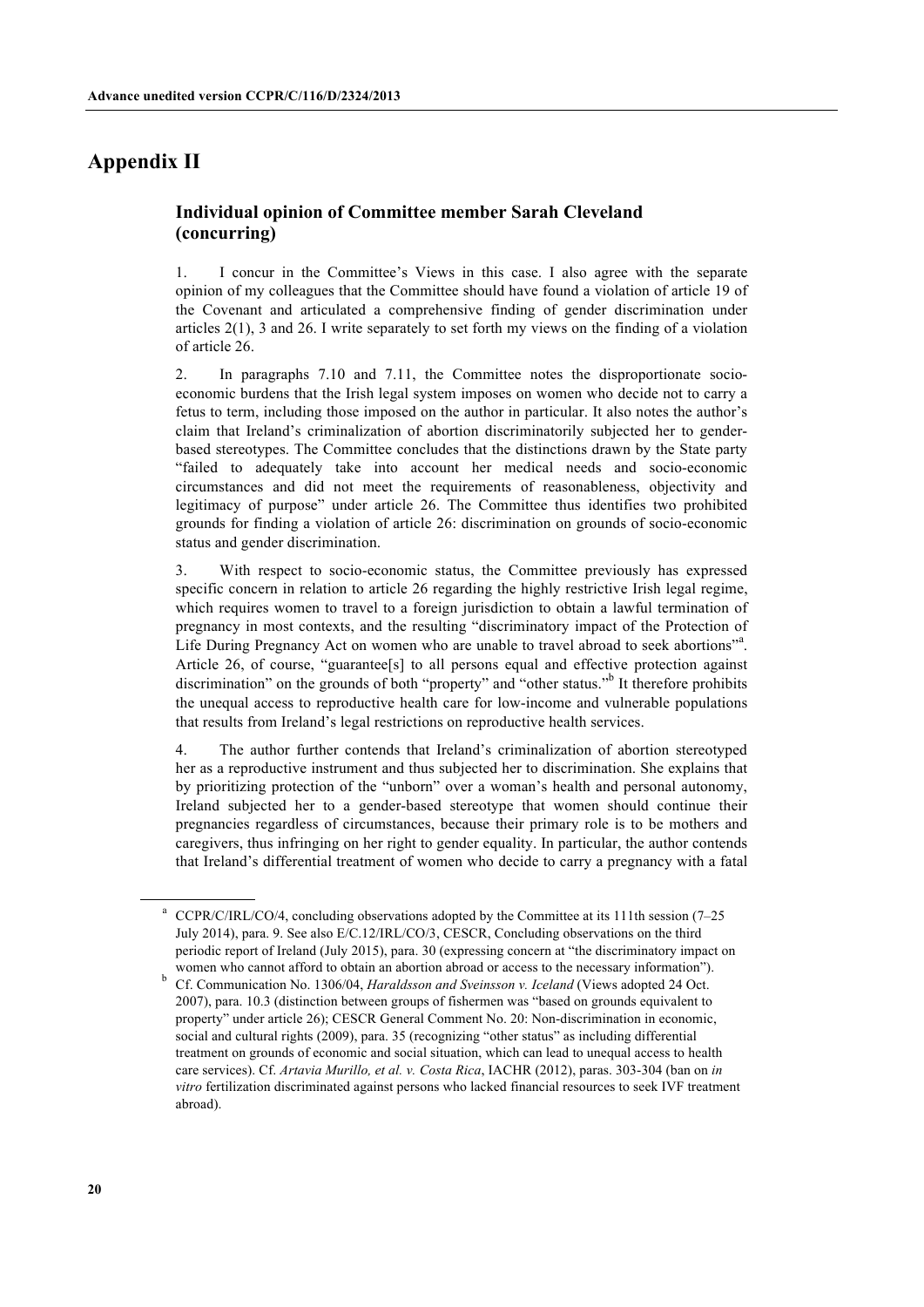impairment to term, versus women who terminate such pregnancies, reflects a stereotypical idea that a pregnant woman should let nature run its course, regardless of the suffering involved for her. (Para. 3.19).

5. The State party in turn contends that the criminalization of abortion cannot discriminate against women, *per se*, because any differential treatment is based on factual biological differences between men and women. It argues alternatively that any genderbased differential treatment of woman pursues the legitimate aim of protecting the foetus, is proportionate to that aim, and thus is not discrimination. (Paras. 4.13-4.15).

6. The view that differences in treatment that are based on biological differences unique to either men or women cannot be sex discrimination is inconsistent with contemporary international human rights law and the positions of this Committee. Under such an approach, apparently it would be perfectly acceptable for a State to deny health care coverage for essential medical care uniquely required by one sex, such as cervical cancer, even if all other forms of cancer (including prostate cancer for men) were covered. Such a distinction would not, under this view, treat men and women differently, because only women contract cervical cancer, as a result of biological differences unique to women. Thus there would be no comparable way in which men were treated differently.

7. Modern gender discrimination law is not so limited. The right to sex and gender equality and non-discrimination obligates States to ensure that State regulations, including with respect to access to health services, accommodate the fundamental biological differences between men and women in reproduction and do not *directly or indirectly* discriminate on the basis of sex. They thus require States to protect on an equal basis, in law and in practice, the unique needs of each sex. In particular, as this Committee has recognized, nondiscrimination on the basis of sex and gender obligates States to adopt measures to achieve the "*effective and equal empowerment of women*".

8. Article 26 requires "equal and effective" protection against discrimination on grounds of sex. The Committee has drawn upon the Race Convention and CEDAW to define discrimination as prohibiting "any distinction, exclusion, restriction or preference which is based on any ground such as … sex…, and which has the *purpose or effect* of nullifying or impairing the recognition, enjoyment or exercise by all persons, on an equal footing, of all rights and freedoms"<sup>d</sup>. Article 26 prohibits discrimination in law or in fact in any field regulated and protected by public authorities<sup>e</sup>, and does not require an intent to discriminate. Violations can "result from the discriminatory effect of a rule or measure that is neutral at face value or without intent to discriminate<sup> $\mathbf{r}^{\text{f}}$ </sup>. Thus, "indirect discrimination" contravenes the Covenant "if the detrimental effects of a rule or decision exclusively or disproportionately affect persons" with a protected characteristic and the "rules or decisions with such an impact" are not "based on objective and reasonable grounds"<sup>g</sup>.

9. State policies that treat or impact men and women differently as a result of biological differences are obviously "based on ... sex"<sup>h</sup>. Such distinctions necessarily

General Comment No. 28, Equality of rights between men and women (article 3) (2000), para 8.<br>General Comment No. 18, Nondiscrimination (1994), paras. 6-7 (emphasis added).<br>Id., para. 12.<br>Communication No. 998/2001, Althamm

also Communication No. 172/1984, *Broeks v. The Netherlands* (Views adopted 9 April 1987), paras. 15-16 (finding a violation of article 26 although the "the State party had not intended to discriminate against women").<br><sup>g</sup> Ibid.<br><sup>h</sup> Cf. *Dekker v. Stichting Vormingscentrum voor Jong Volwassensen (VJV-Centrum) Plus*, [1990] 1

E.C.R. 3941, [1991] I.R.L.R. 27 ("[O]nly women can be refused employment on the grounds of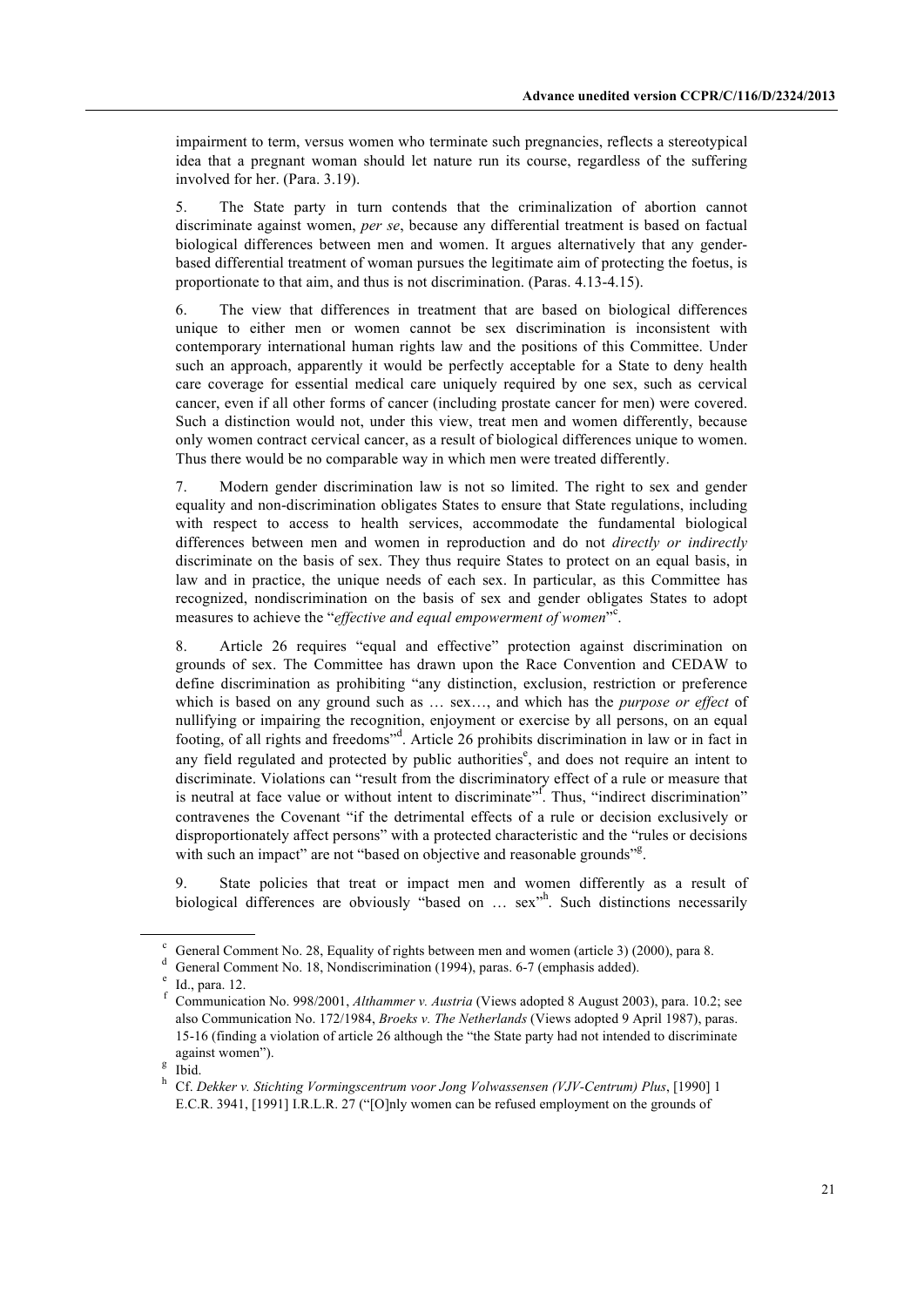constitute discrimination unless they are supported by reasonable and objective criteria and a legitimate purpose<sup>i</sup>.

10. This Committee has long recognized that the enjoyment of rights and freedoms on an equal footing does not mean identical treatment of men and women in every instance and may require differential treatment in order to overcome conditions that cause or help to perpetuate discrimination<sup>j</sup>. The Committee accordingly has recognized that interference with women's access to reproductive health services can violate their rights to equality and non-discrimination<sup>k</sup>. Protection of sex and gender equality obligates States parties to respect women's privacy in relation to their reproductive functions, including prohibiting States from imposing restrictions on women's access to sterilization and from requiring health personnel to report women who have undergone abortion. It also prohibits employers from requesting pregnancy tests before hiring women<sup>1</sup>. Gender equality requires that pregnant women in State custody receive appropriate care, obligates States to afford access to safe abortion services to women who have become pregnant as a result of rape, and obligates them to ensure that women are able to access information necessary for equal enjoyment of their rights $<sup>m</sup>$ .</sup>

11. This approach comports with that of the CEDAW Committee, which has emphasized that a State's failure or refusal to provide reproductive health services that only women need constitutes gender discrimination<sup>n</sup>. Even facially identical treatment of men and women may discriminate if it fails to take into account women's different needs<sup>o</sup>.

12. Women's unique reproductive biology traditionally has been one of the primary grounds for *de jure* and *de facto* discrimination against women. This is true when women are treated differently from men based on stereotyped assumptions about their biology and social roles, such as the claim that women are less able to take full time or demanding jobs than men. $P$  It is equally true when apparently gender-neutral laws disproportionately or exclusively burden women because they fail to take into account the unique circumstances of women. Both types of laws subject women to discrimination.

pregnancy and such a refusal therefore constitutes direct discrimination on grounds of sex"); *Brooks v. Canada Safeway Ltd.,* [1989] 1 S.C.R. 1219 ("Discrimination on the basis of pregnancy is

discrimination on the basis of sex.").<br>General Comment No. 18, para. 13.

General Comment No. 18, paras. 8, 10.<br>
<sup>k</sup> General Comment No. 28, paras. 10, 11, 20.<br>
<sup>l</sup> Id., para. 20.<br>
<sup>m</sup> Id., paras. 11, 15, 22.<br>
<sup>n</sup> CEDAW Committee, General Recommendation No. 24, *Article 12: Women and health* (1 11-12. The CEDAW Committee has recognized that it is discriminatory for a State party to refuse to legally provide for the performance of certain reproductive health services for women, and that health care policies must addresses distinctive factors which differ for women in comparison to men, including biological factors and psychosocial factors such as post-partum depression. Ibid. See also CEDAW Communication No. 22/2009, *L.C. v. Peru* (Views adopted 17 Oct. 2011), para. 8.15 (State's failure to provide a minor rape victim with a therapeutic abortion denied her "access to medical services that her physical and mental condition required", in violation of her rights to nondiscrimination and equal access to health care).<br>CEDAW Committee, General Recommendation No. 28 on the core obligations of States parties under

article 2 (2010), para. 5 ("[I]dentical or neutral treatment of women and men might constitute discrimination against women if such treatment resulted in or had the effect of women being denied the exercise of a right because there was no recognition of the pre-existing gender-based disadvantage

and inequality that women face.").<br><sup>p</sup> CESCR, General Comment No. 20, *supra*, para. 20. Cf. *Muller v. Oregon*, 208 U.S. 412 (1908) (upholding restrictions on working hours of women based on gender stereotypes).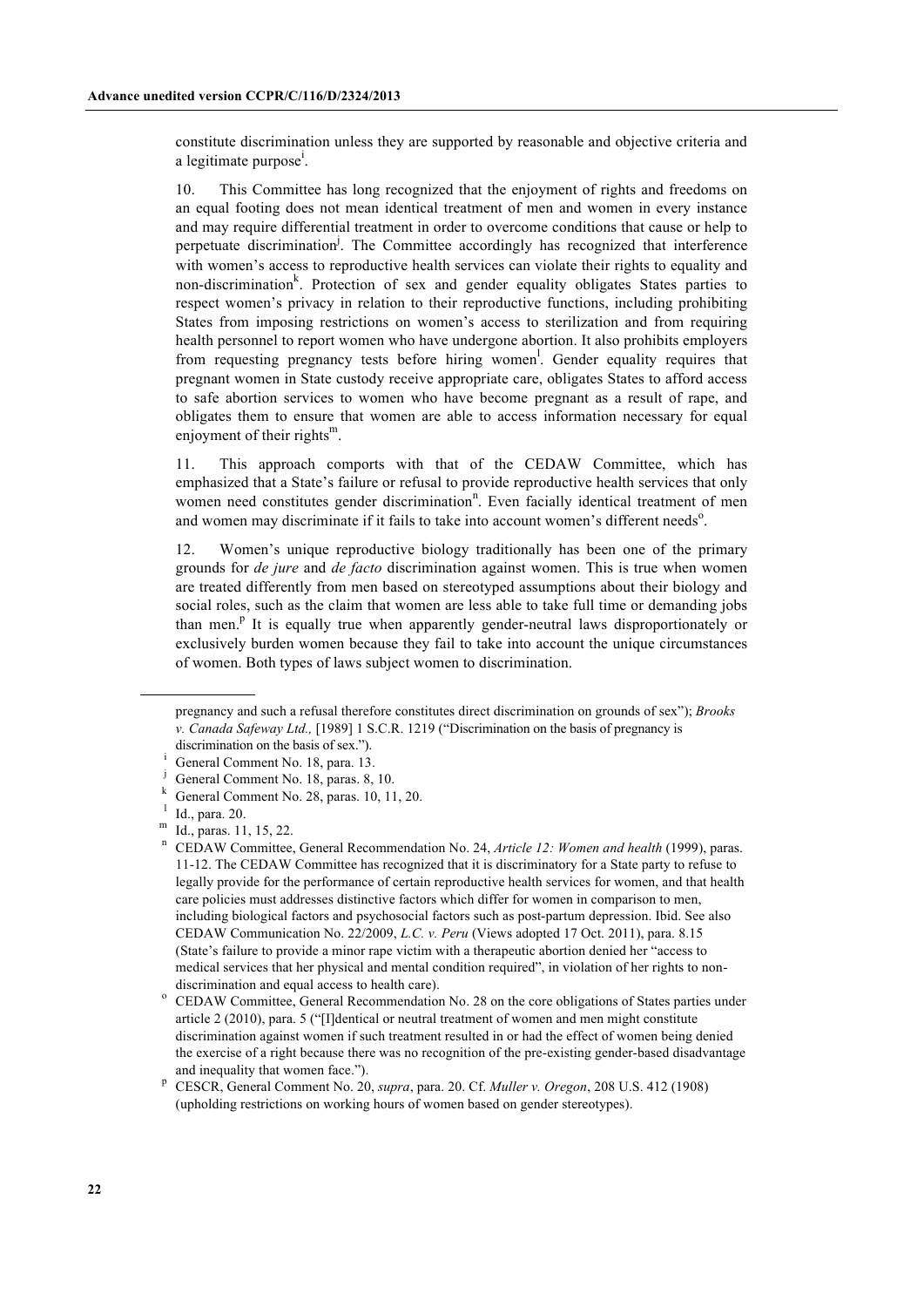13. Ireland's near-comprehensive criminalization of abortion services denies access to reproductive medical services that only women need, and imposes no equivalent burden on men's access to reproductive health care. It thus clearly treats men and women differently on the basis of sex for purposes of article 26. Such differential treatment constitutes invidious sex and gender discrimination unless it reasonable and objective to a legitimate purpose under the Covenant – requirements that the Committee found were not satisfied here.

14. The author also articulates an alternative basis for a finding of gender discrimination – that Ireland's legal regime is based on traditional stereotypes regarding the reproductive role of women, by placing the woman's reproductive function above her physical and mental health and autonomy. The fact that the State party may have pointed to a facially nondiscriminatory purpose for its legal regime does not mean that its laws may not also be informed by such stereotypes. Indeed, the State's laws appear to take such stereotypes to an extreme degree where, as here, the author's pregnancy was nonviable and any claimed purpose of protecting a foetus could have no purchase. Requiring the author to carry a fatally impaired pregnancy to term only underscores the extent to which the State party has prioritized (whether intentionally or unintentionally) the reproductive role of women as mothers, and exposes its claimed justification in this context as a *reductio ad absurdum*.

15. The Committee has recognized that "[i]nequality in the enjoyment of rights by women throughout the world is deeply embedded in tradition, history and culture, including religious attitudes" and has admonished States parties to ensure that such attitudes are not used to justify violations of women's rights<sup>q</sup>. In numerous prior cases, the Committee has invalidated as discriminatory both legislation and practices that reflected gendered stereotypes of women's social and biological role. For example, the Committee found that a law that imposed greater obstacles to choosing the wife's name as the family name could not be justified based on arguments of "long-standing tradition" and violated article  $26<sup>r</sup>$ , as did a law that required married women, but not married men, to establish that they were the "breadwinner" to receive unemployment benefits<sup>8</sup>. More directly relevant here, in *L.N.P. v. Argentina,* the Committee found that the conduct of police, medical, and judicial personnel aimed at casting doubt on the morality of an indigenous minor rape victim based on stereotypes of virginity and sexual morality violated article  $26^t$ . And in *V.D.A (L.M.R.) v. Argentina,* the Committee concluded that failure to provide a legally available abortion to a mentally impaired minor constituted gender discrimination<sup>u</sup>. Similarly, in *L.C. v. Peru* the CEDAW Committee found that a hospital's decision to defer needed surgery in preference for preserving a rape victim's pregnancy "was influenced by the stereotype that protection of the foetus should prevail over the health of the mother"<sup>v</sup> and thus violated CEDAW.

<sup>&</sup>lt;sup>q</sup> General Comment No. 28, para. 5.

<sup>r</sup> Communication No. 919/2000, *Müller and Engelhard v. Namibia* (Views adopted 26 March 2002), para. 6.8.

<sup>s</sup> Communication No. 172/1984, *Broeks v. The Netherlands* (Views adopted 9 April 1987), para. 15; *accord* Communication No. 182/1984, *F. H. Zwaan-de Vries v. The Netherlands* (Views adopted 9 April 1987), paras. 14-15 ("a differentiation which appears on one level to be one of status is in fact one of sex, placing married women at a disadvantage compared with married men"). See also Communication No. 415/1990, *Pauger v. Austria* (Views adopted 26 March 1992), para. 7.4 (pension law imposing an income requirement on widowers but not widows unreasonably differentiated on the basis of sex in violation of article 26).

<sup>t</sup> Communication No. 1610/2007 (Views adopted 18 July 2011), para. 13.3.

<sup>&</sup>lt;sup>u</sup> Communication No. 1608/2007 (Views adopted 29 March 2011), para. 9.4 (finding a violation of

article 2(3) in relation to articles 3, 7, and 17).<br><sup>v</sup> *L.C. v. Peru, supra*, para. 8.15 (finding violations of CEDAW articles 5 and 12).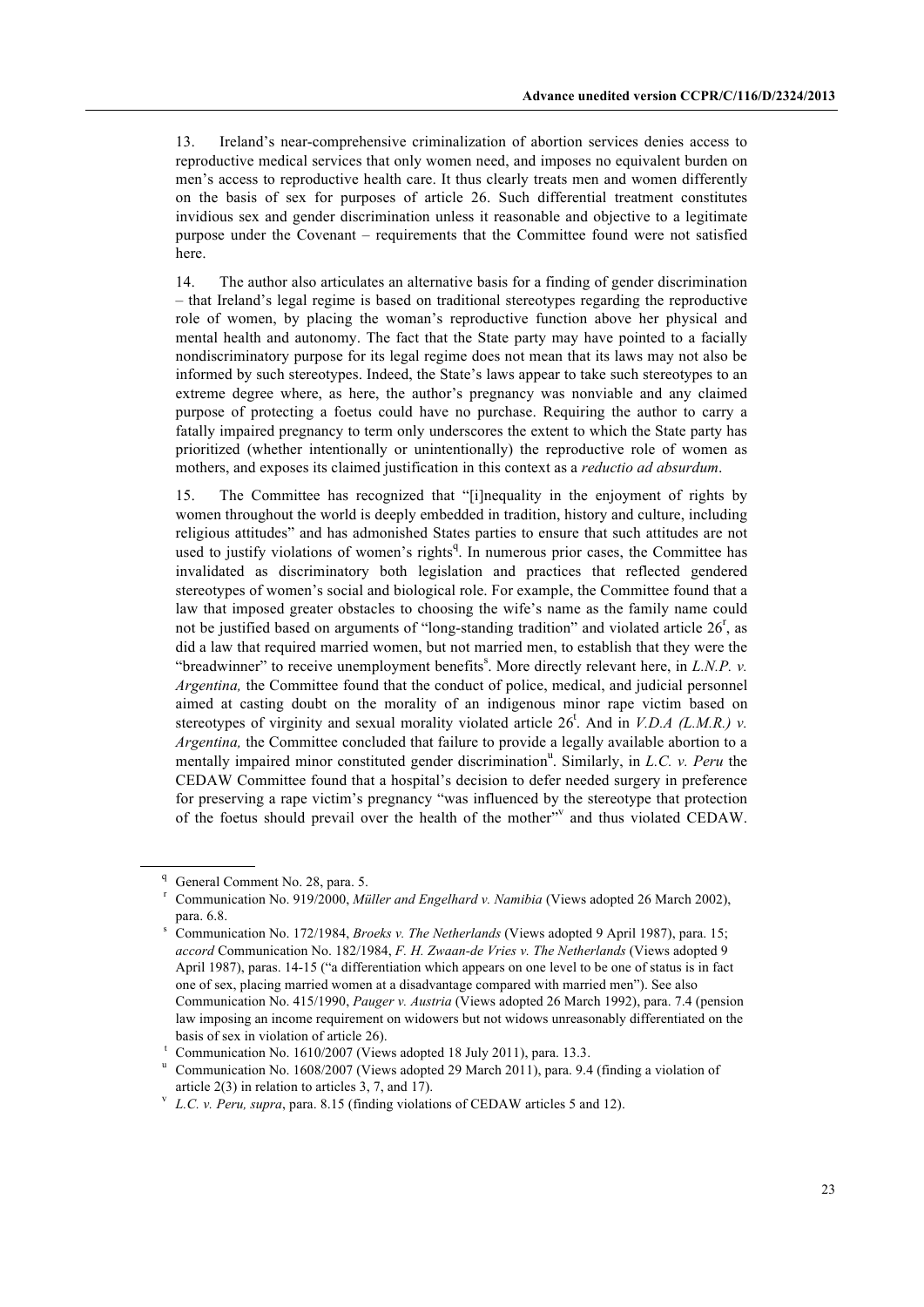Recognition that differential treatment of women based on gender stereotypes can give rise to gender discrimination is also in accord with the approach of other human rights bodies. $w$ 

16. The Committee's finding of a violation of article 26 in the author's case is consistent with these decisions and is fully justified on grounds of discrimination arising from gender stereotyping.

See CESCR, General Comment No. 16: The equal right of men and women to the enjoyment of all economic, social and cultural rights (Art. 3) (2005), para. 5 (women often experience discrimination resulting from the subordinate status ascribed to them by tradition and custom). The ESCR Committee has further explained as follows:

the notion of the prohibited ground "sex" … cover[s] not only physiological characteristics but also the social construction of gender stereotypes, prejudices and expected roles, which have created obstacles to the equal fulfillment of … rights. Thus, the refusal to hire a woman, on the ground that she might become pregnant, or the allocation of low-level or part-time jobs to women based on the stereotypical assumption that, for example, they are unwilling to commit as much time to their work as men, constitutes discrimination. Refusal to grant paternity leave may also amount to discrimination against men.

CESCR, General Comment No. 20, *supra*, para. 20. Cf. *Artavia Murillo et al v. Costa Rica*, IACHR (2012), paras. 294-301 (ban on *in vitro* fertilization constituted gender discrimination as a result of stereotypes regarding fertility).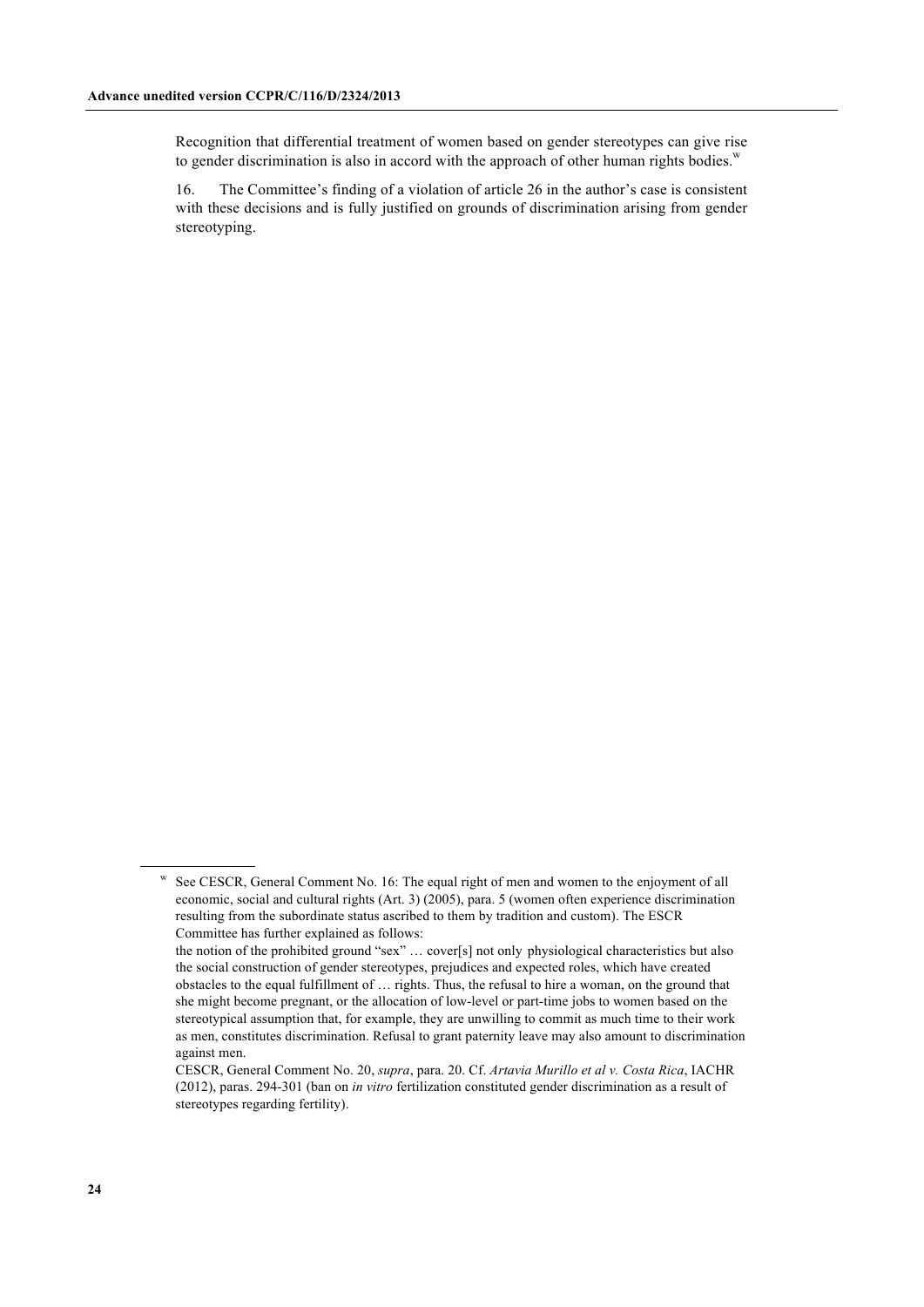# **Appendix III**

### **Individual opinion of Committee member Sir Nigel Rodley (concurring)**

1. I entirely support the findings of the Committee in this sad case. I wish, however, to underline that the refusal of the State party to allow for terminations even in the case of fatal foetal abnormality cannot even be justified as being for the protection of the (potential) life of the foetus. In addition, not only has article 7 been violated cumulatively (see paragraph 7.6), but by the very requirement that a pregnant woman carrying a doomed foetus is subjected to the anguish of having to carry the pregnancy to term.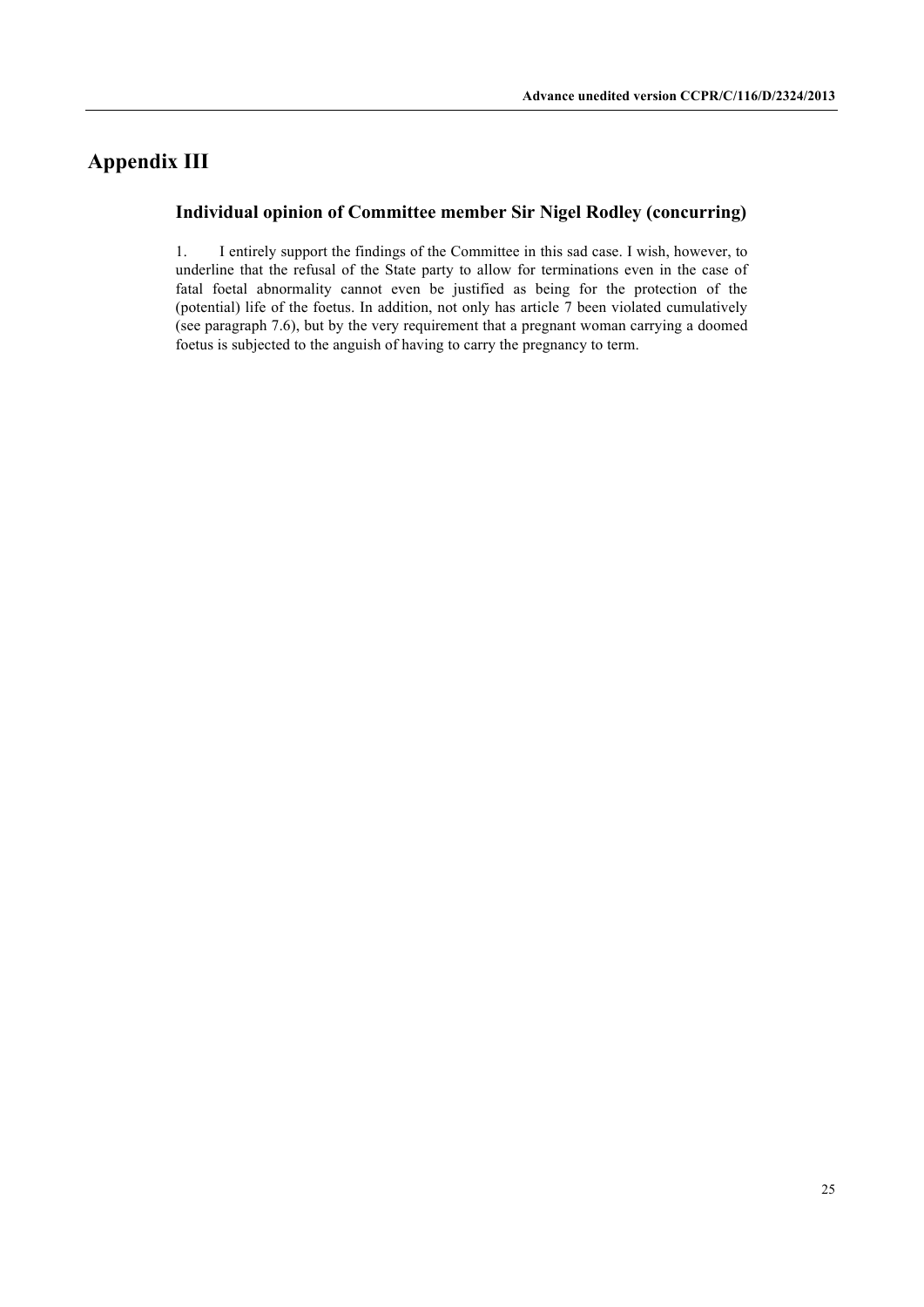## **Appendix IV**

### **Individual opinion of Committee members Víctor Rodríguez Rescia, Olivier de Frouville and Fabián Salvioli (concurring)**

#### *[Original: Spanish]*

1. Even though we concur with the Committee's findings regarding the admissibility and merits of communication No. 2324/2013 in relation to the violation of articles 7, 17 and 26 of the Covenant in respect of the author, we believe that the Committee should have determined whether or not there was also a separate violation of article 19, rather than sidestepping a discussion of that matter, as was done in paragraph 7.12 of the communication.

2. The author stated that, as a result of the legal regime in place, under which abortion is prohibited, the health professionals with whom she interacted at the Rotunda Hospital failed to provide her with critical information about the medical aspects of abortion and legal abortion services abroad, in violation of her right to seek and receive information under article 19 of the Covenant. The fact that the author was referred to a private counsellor who gave her partial information did not exempt the State from this positive obligation.

3. We believe that, when it comes to issues of health, including matters relating to sexual and reproductive rights, in which, moreover, people's lives and well-being may be at risk, information must be publicly available. Access to such information must figure as part of a public policy of the State that sets uniform guidelines for assisting users in taking personal decisions with regard to such a complex issue as abortion, which is, furthermore, prohibited in Ireland.

4. The health professionals with whom the author dealt provided her with meagre, imprecise information. When it was confirmed that the fetus had a fatal impairment, her doctor informed her that "terminations are not available in this jurisdiction. Some people in your situation may choose to travel." The midwife told the author that she could continue with the pregnancy and refused to discuss the second option ("travelling").

5. It is clear to the undersigned that the Abortion Information Act places legal restrictions on the circumstances under which public officials can provide information on legal abortion services available in Ireland or abroad and that it prohibits advocacy or promotion of the termination of pregnancy. This dissuades health-care providers from conduct which could be interpreted as being contrary to the law, or, even worse, leads them to fear that they might face criminal prosecution for "promoting" abortion.

6. In the light of the above, we believe that the existing legal framework encourages the withholding of clear and timely information that persons who might choose to undergo a legal abortion outside of Ireland could use in order to arrive at personal decisions regarding their reproductive health. This legislation and the lack of reliable, transparent information are not of a proportionate nature such as to be justified by any of the restrictions set out in article 19 (3) of the Covenant. Consequently, we believe that the communication should have also established that the State violated the author's right to seek and receive information in accordance with article 19 (2) of the Covenant.

7. *Violation of article 26 of the Covenant.* We share the Committee's conclusion as set out in paragraph 7.11 regarding the violation of article 26 based on the fact that there was discrimination vis-à-vis other pregnant women in a better socioeconomic situation and in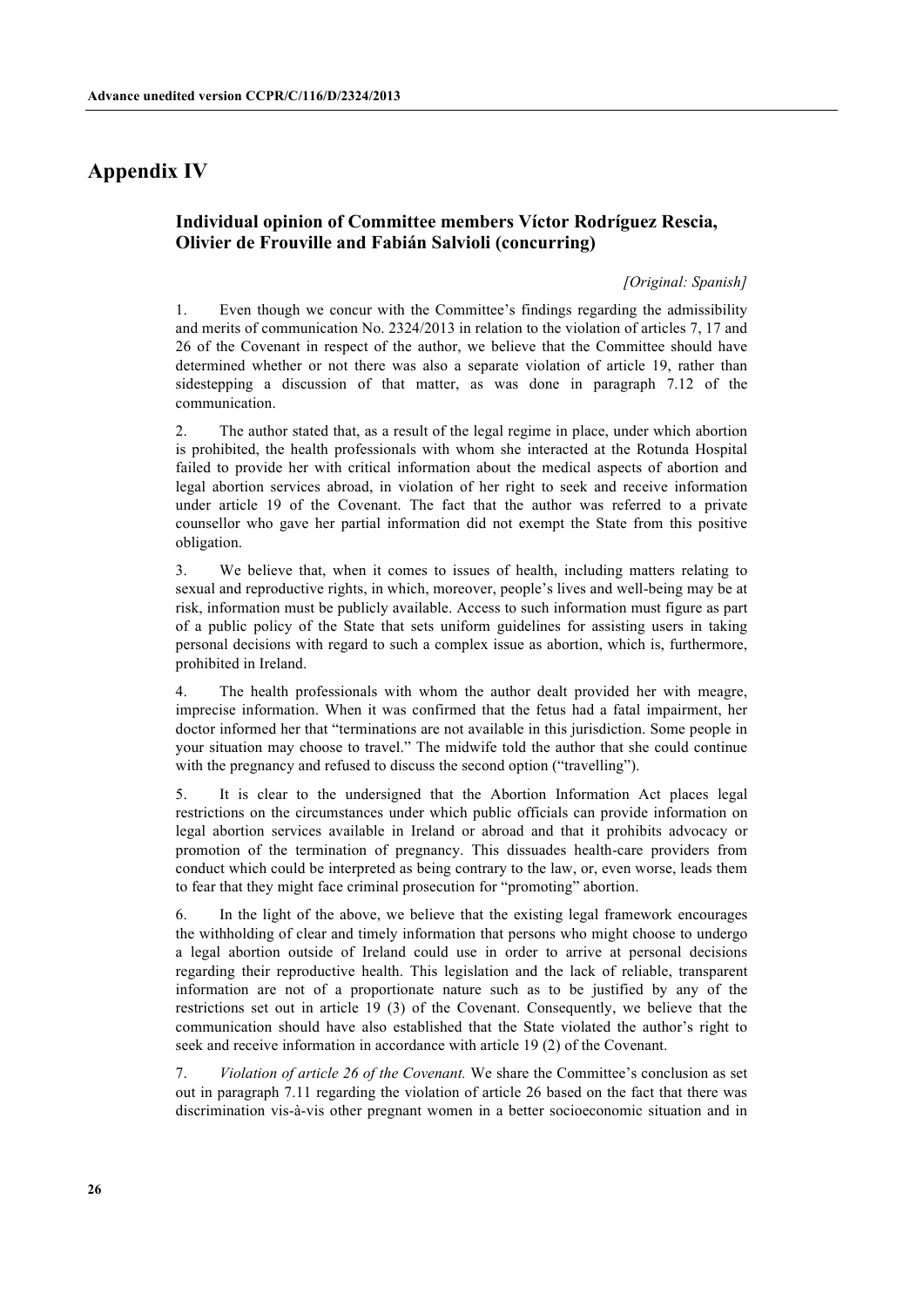the light of the author's argument relating to gender stereotypes. However, in our view, a broader approach should have been adopted, given, among other things, the fact that there was discrimination vis-à-vis other pregnant women who, by virtue of their more favourable socioeconomic situation, are better placed to undergo an abortion abroad. We believe that there was also discrimination with regard to the author vis-à-vis men in terms of the way in which the issue of the criminalization of abortion is dealt with in law and in practice (discrimination on the basis of sex and gender). Consequently, we do not accept the reductionist argument put forward by the State to the effect that there is no discrimination because the biological difference between a man and a pregnant woman is a matter of fact.

8. The legal provision setting forth the prohibition of abortion in Irish law is, in itself, discriminatory because it places the burden of criminal liability primarily on the pregnant woman.

9. The fact that a man cannot conceive for biological reasons does not mean that a reasonable and objective differentiation can be made with regard to a pregnant woman who is left in a virtually isolated and defenceless position owing to the limited nature of the available information and services and who is forced to make a very difficult choice between committing an offence or having to travel abroad to have an abortion where it is legally permitted.

10. Furthermore, in paragraph 7.11 of its conclusions, the Committee notes the author's claim "that Ireland's criminalization of abortion subjected her to a gender-based stereotype of the reproductive role of women primarily as mothers, and that stereotyping her as a reproductive instrument subjected her to discrimination". On that basis, the Committee should also have found a clear violation of articles 2 (1) and 3, read in conjunction with articles 7, 17 and 19 of the Covenant. As pointed out by the author, these violations should be understood in the light of the structural and pervasive discrimination that characterizes Irish abortion law and practice, in violation of the State party's obligation to respect and guarantee the rights recognized in the Covenant, without distinction of sex, and the right of women to the enjoyment of their civil and political rights on an equal basis with men.

11. In view of the above, our reasoning leads us to believe that the violation of article 26 should have been broader in scope, inasmuch as it also entailed structural discrimination against the author vis-à-vis men on the basis of sex and gender, and that there was also a violation of articles 2 (1) and 3, read in conjunction with articles 7, 17 and 19 of the Covenant.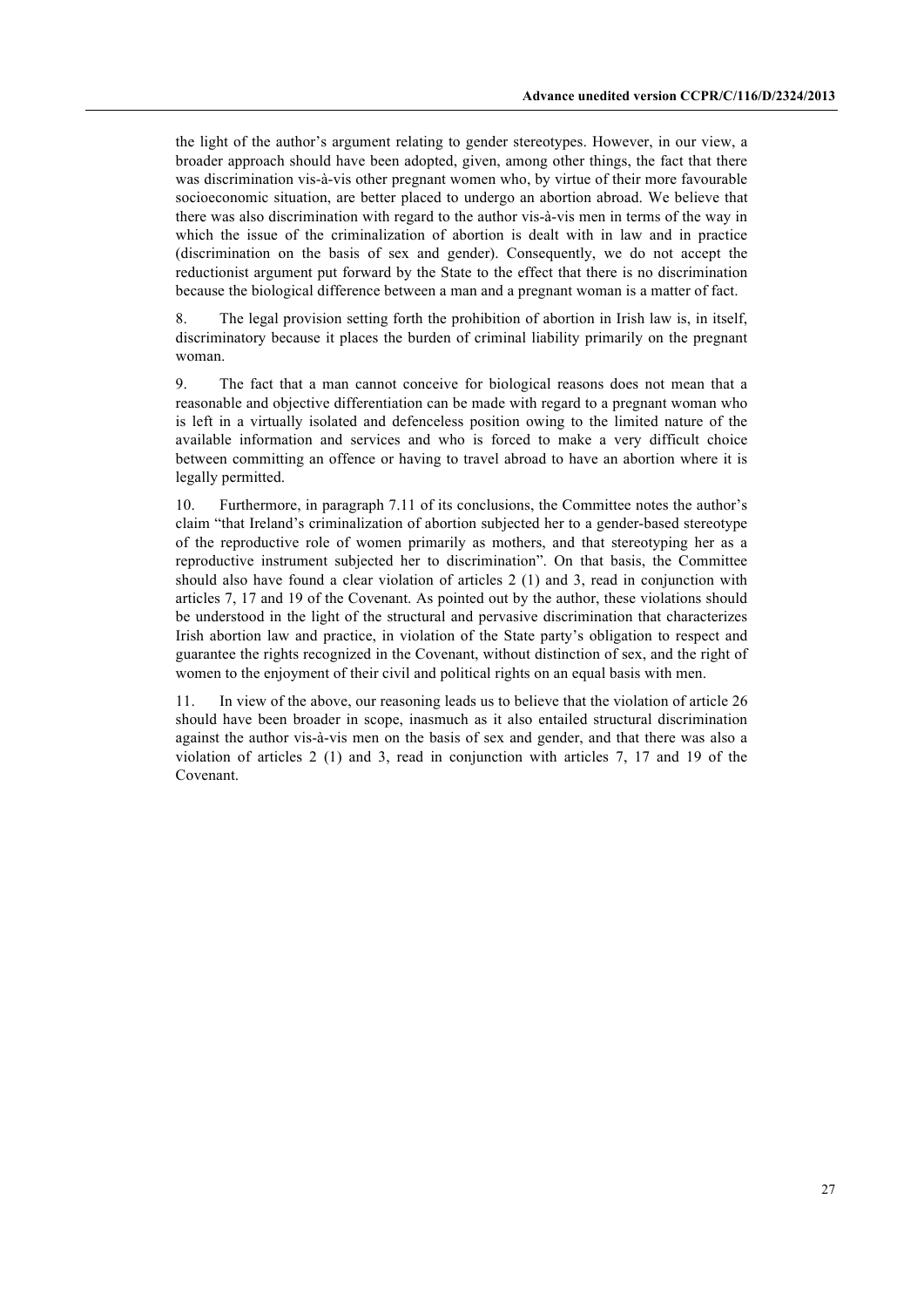# **Appendix V**

### **Individual opinion of Committee member Anja Seibert-Fohr (partly dissenting)**

1. I am writing separately because I do not agree with the finding of a violation of article 26 and the reasoning in paragraphs 7.10-7.11.

2. I appreciate that the Views apply only to the particular facts of the present case in which the foetus according to the uncontested submission by the author was not viable. Accordingly the recommendation in paragraph  $9$  is confined to fatal foetal impairment.<sup>a</sup> But I fail to recognize why it was necessary and appropriate to find a violation of article 26 after the Committee concluded that articles 7 and 17 were violated.

3. The central issue in the present case resides in the prohibition on abortion in Irish law in situations where a foetus is fatally ill. The grounds which are outlined in paragraph 7.4 leading to the finding of an article 7 violation are substantially the same as those on which the Committee finds a violation of article 26 and which are again outlined in paragraph 7.4: the author's denial of health care and bereavement support which is available to women who carry the foetus to term and the need to travel abroad at personal expense. These claims were already absorbed by the wider issue decided under articles 7 and 17 and there was no useful legal purpose served in examining them under article  $26<sup>b</sup>$ 

4. Furthermore I cannot agree with the conclusion under article 26. According to the Committee's standing jurisprudence "the term 'discrimination' as used in the Covenant should be understood to imply any distinction, exclusion, restriction or preference which is based on any ground such as race, colour, sex, language, religion, political or other opinion, national or social origin, property, birth or other status, and which has the purpose or effect of nullifying or impairing the recognition, enjoyment or exercise by all persons, on an equal footing, of all rights and freedoms.<sup>c</sup> Difference in treatment requires comparable situations in order to give rise to discrimination.<sup>d</sup> But the Committee has failed to explain in the present case where the difference in treatment resides and to what extent such difference was based on a ground which is impermissible under article 26.

5. With respect to the concrete medical treatment the medical needs of a woman pregnant with a foetus with a fatal impairment who undergoes abortion is substantially different in comparison to the situation of women who decide to carry a fatally-ill foetus to term. Therefore, in order to find a discrimination of a woman who undergoes abortion in comparison to those carrying the foetus to term it is insufficient to refer, as the Committee does in paragraph 7.10, to the denial of "health insurance coverage *for these purposes*". The subject of the treatment for which health insurance is sought in case of abortion is fundamentally different from obstetrics.

6. I recognize that the author also claims a difference in treatment with respect to subsequent medical care and bereavement counselling. Though such a difference constitutes a distinction which is relevant for a non-discrimination analysis, the author has

<sup>&</sup>lt;sup>a</sup> The reference "as indicated in these Views of the Committee" in para 9 applies to all aspects of the recommendations. See also the preceding reference to the "obligation to take steps to prevent *similar violations* occurring in the future".

b See mutatis mutandis ECtHR, Dudgeon v. United Kingdom (1981), paras 67-69.

<sup>c</sup> General Comment no. 18, para 7.

<sup>&</sup>lt;sup>d</sup> Šmíde v. Czech Republic, Communication No. 1062/2002, para 11.5.